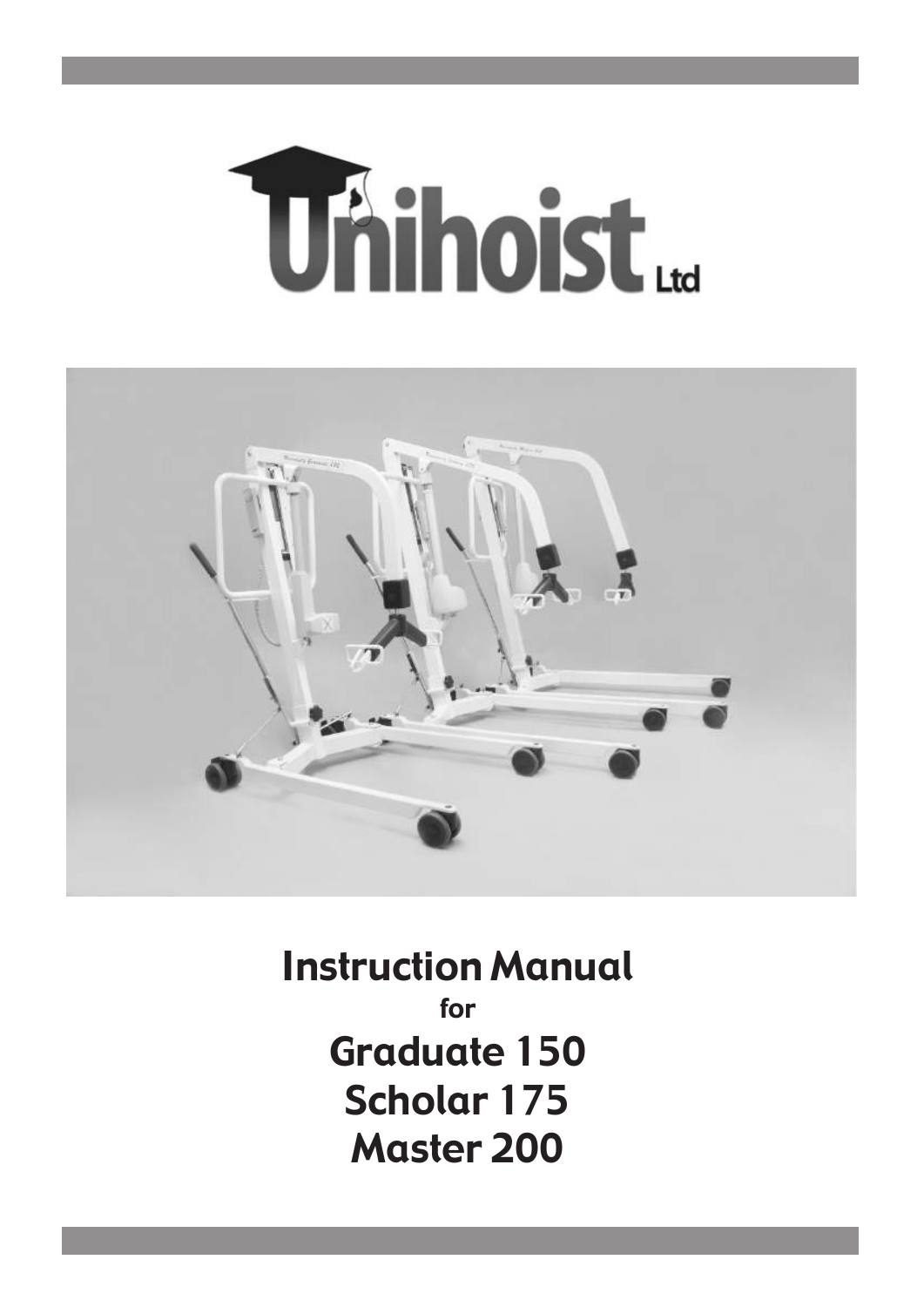| Unihoist Ltd Electric and Hydraulic illustrations  2 - 3   |
|------------------------------------------------------------|
| 4                                                          |
|                                                            |
| 7                                                          |
| 8                                                          |
|                                                            |
|                                                            |
| Maintenance schedule & Daily check list  13-15             |
|                                                            |
|                                                            |
|                                                            |
|                                                            |
| Instruction guide for the Easifit Sling  21 - 23           |
| Instruction guide for the Easifit Deluxe Sling  24 - 26    |
| Instruction guide for the Trinity Toileting Sling  27 - 28 |
| Instruction guide for the Deluxe Hammock Sling  29 - 30    |
|                                                            |
|                                                            |

### **KEY SYMBOLS:**

The following symbols are used on the hoist:

Ą.

ATTENTION, consult accompanying documents.

 $F$  For indoor use only.



Class II - double insulated



Electric Shock Protection Type B



WEEE Regulations.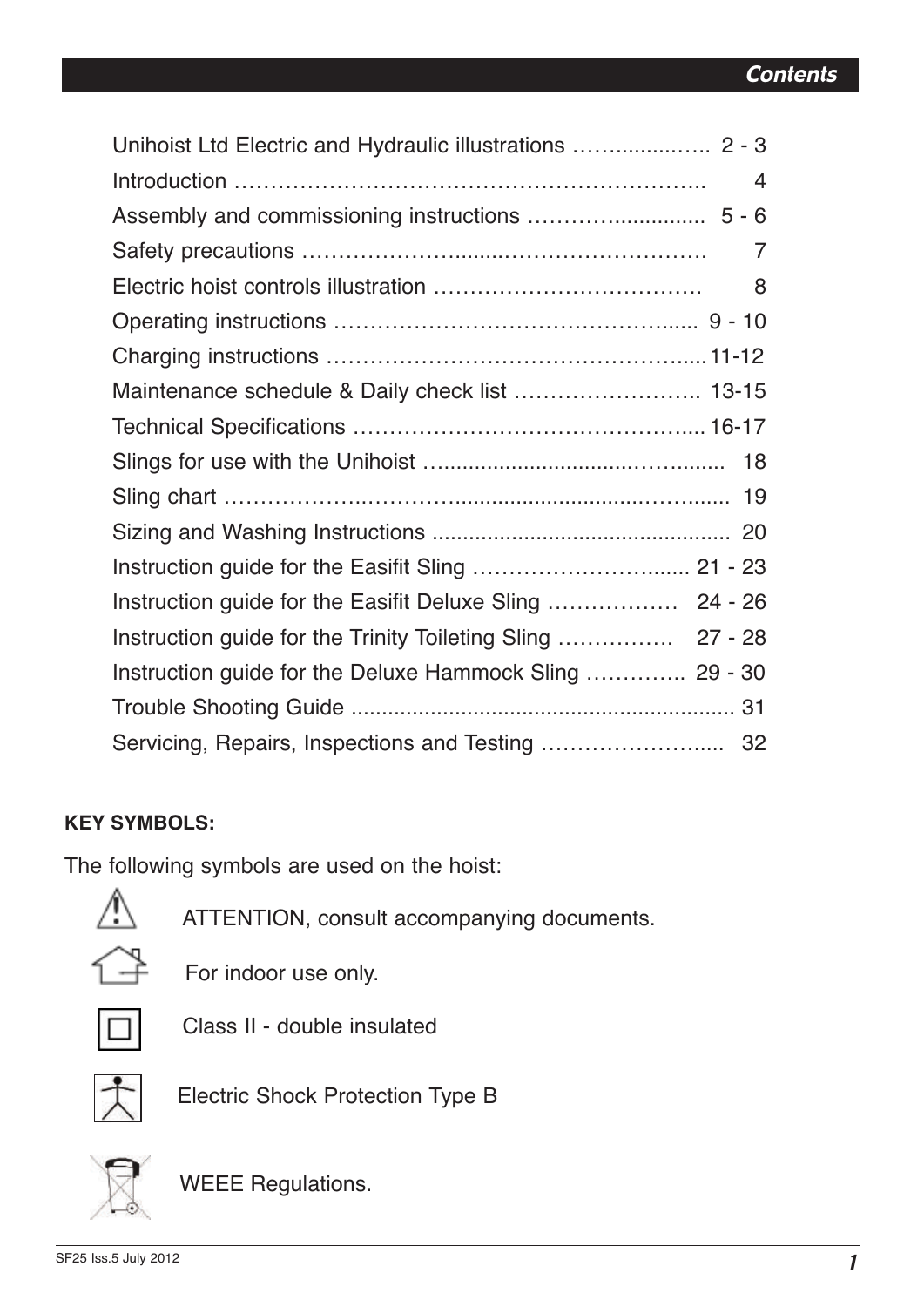# Unihoist Ltd Range – Graduate 150, Scholar 175 Master 200



Electric Hoist

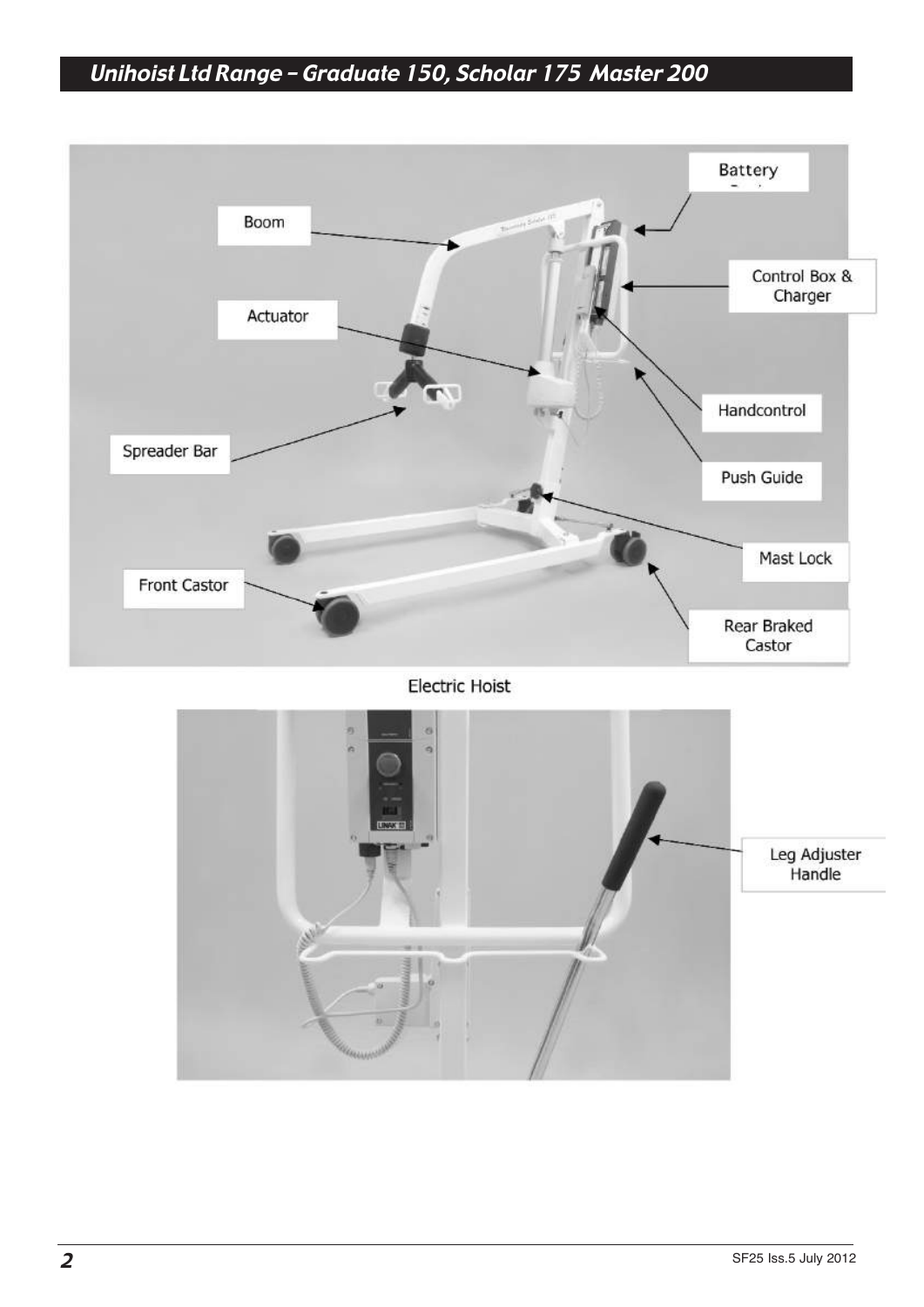# Unihoist Ltd Range – Graduate 150, Scholar 175 Master 200

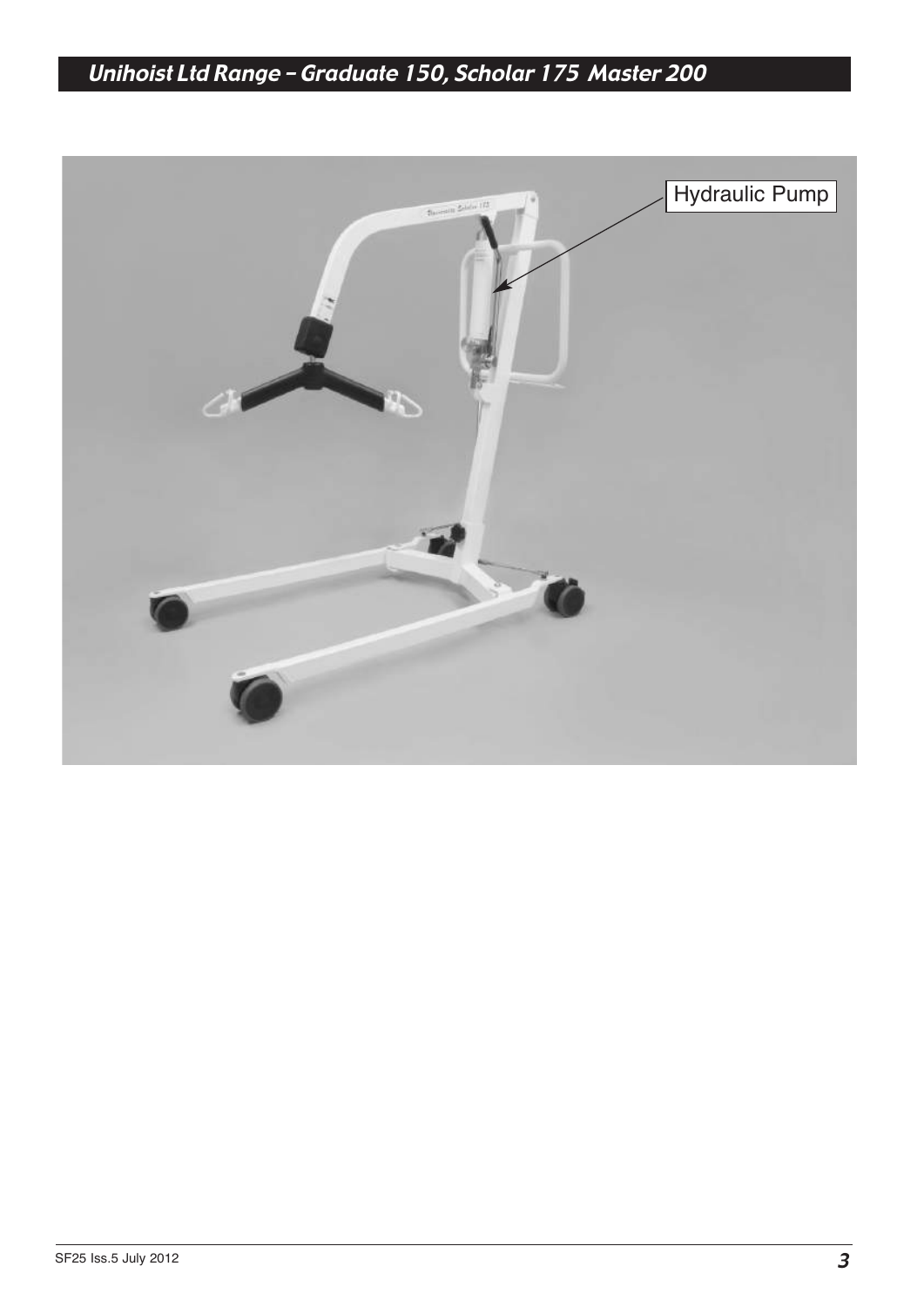The Unihoist range of mobile lifts are available in both hydraulic and electrical versions. This manual covers both versions.

A Unihoist will arrive partially dismantled. It has been fully assembled and load tested at the factory and is supplied with a certificate of testing.

Documents relating to the lift are supplied in a wallet packed with each lift. They should be kept for future reference.

### **Documents:**

- 
- **Test Certificate Dealer Guarantee Card**
- **User Manual Customer Satisfaction Card**

The TEST CERTIFICATE is an important document and is valid for six months. When the certificate has expired it can be renewed after a satisfactory thorough examination and test carried out by a competent person. Servicing and periodic testing can be carried out by your supplier.

The Unihoist Graduate 150, Scholar 175 and Master 200 are suitable for the following CATEGORIES of lift within the working parameters of the lifts specified in the TECHNICAL SPECIFICATIONS.

- Category A Wheelchair
- Category B Bed
- Category C Bath
- Category D Toilet/Shower
- Category E Floor
- Category F 90˚ Rotation

The Unihoist range is suitable for patients in the SITTING, SITTING/RECUMBENT and RECUMBENT positions.

The Unihoist range carries the CE mark and complies with the following EC directives:

### **INTENDED USE**

**The University Graduate 150, Scholar 175 and Master 200 are for patient lifting. DO NOT use them, or allow them to be used, for any other purpose.**

All patients lifted with these hoists should be assessed for suitability by trained, professional staff and be attended by a carer during use.

The University Graduate 150, Scholar 175 and Master 200 are used in conjunction with a range of slings, sized to suit patients of varying builds.

The hoist can be used for lifting from the floor, wheelchair, chairs, bed and toilet.

Whilst these hoists are capable of transporting patients from room to room, it is recommended other transportation methods are used in order to minimize the patient's time in the sling.

We do not supply or fit any Weigh Scales on our hoist.

The Master 200 should not be moved with the patient in the highest position.

### **Only use the hoist on a flat surface and never attempt a lift on a slope.**

Medical Device Directive (93/42/EEC) EMC Directive (89/336/EEC)

CE Mark on this product demonstrates conformity with the Medical Devices Directive (93/42/EEC)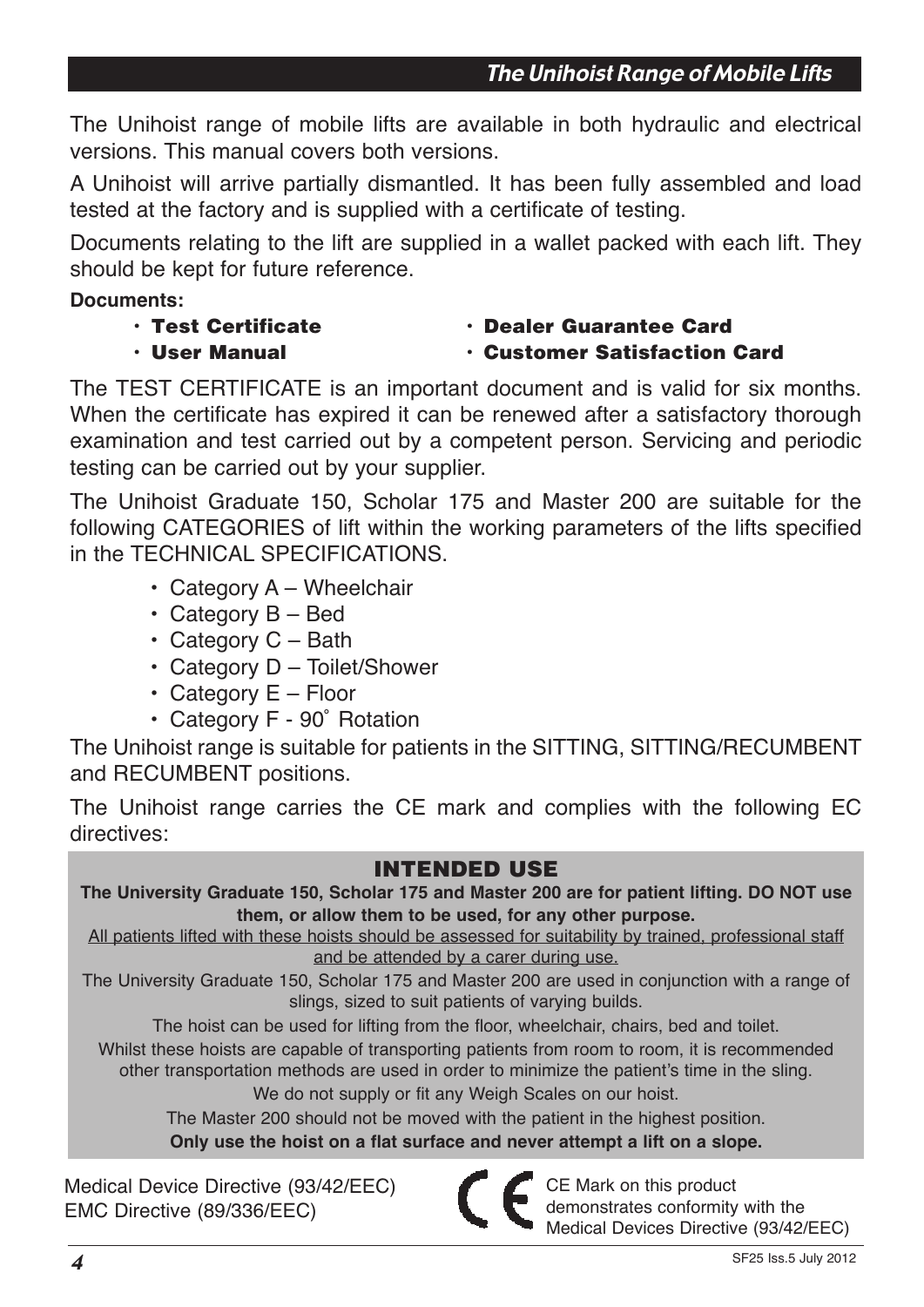### Assembly and Commissioning Instructions

The packing carton contains:

- Wheeled base
- Mast and boom assembly
- Leg opening handle
- Document Wallet
- Handcontrol (electric version only)
- Battery charger/control box (electric version only)
- Battery pack (electric version only)
- Charging cable (electric version only)
- 1. Remove all the parts from the carton and place on the floor, taking care to protect the finish from damage.

**SAFETY NOTE:** Some of the parts are heavy and will need to be lifted with care. Heavier assemblies may require two people to lift.

- 2. Apply the brakes on the rear castors of the base
- 3. Fit the mast to the base. The mast fits into a rectangular hole in the top of the base.

**SAFETY NOTE:** Possible finger trap. Keep fingers away from the end of the mast when fitting to the base.

4. When the mast is fully engaged with the base, fit & fully tighten the mast locking knob.

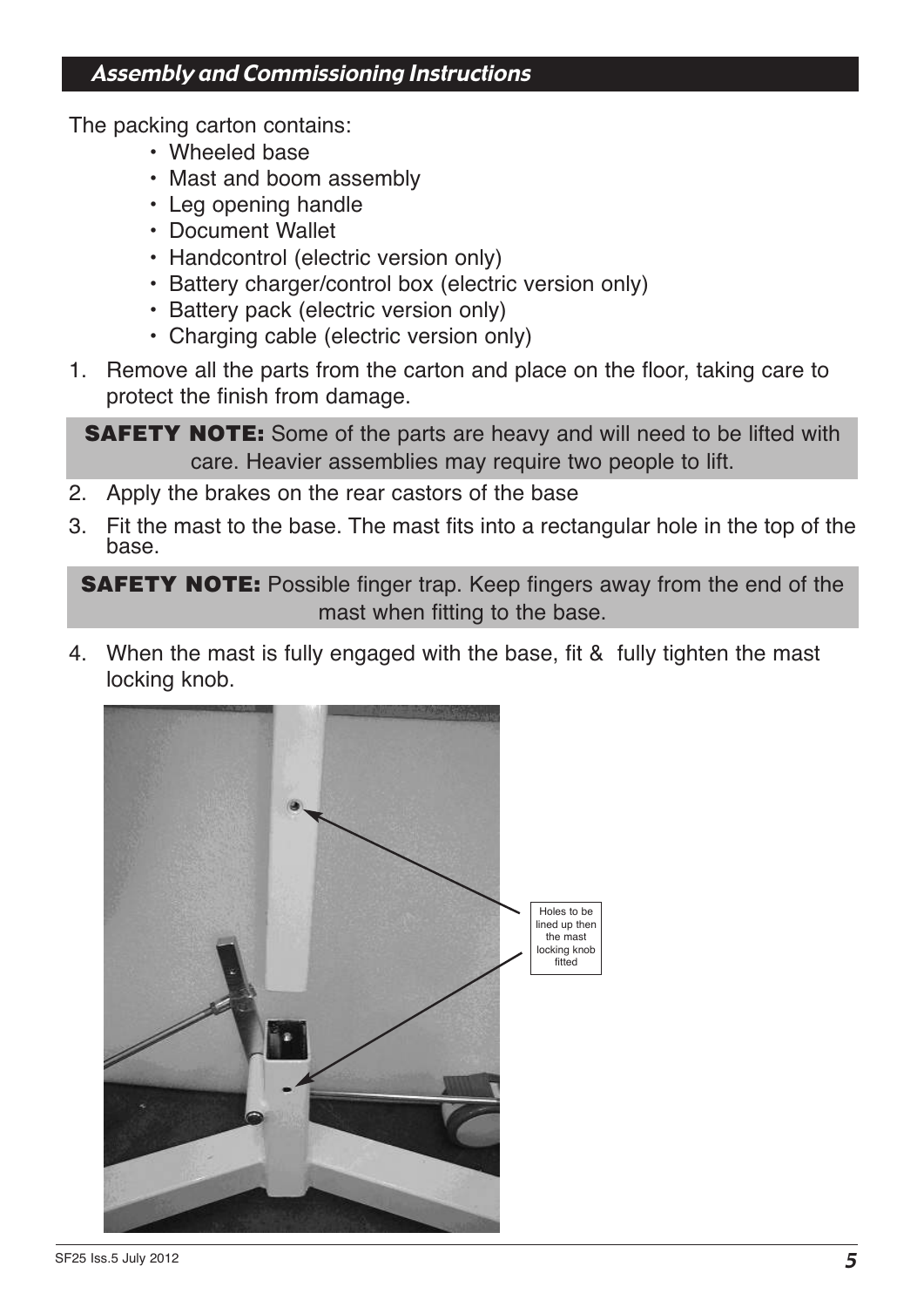### Assembly and Commissioning Instructions contd.

5. Remove the screw from the leg opening lever located at the rear of the chassis. Fit the leg opening handle through the gate on the mast and push the open end over the leg opening lever. Retain the handle with the screw removed earlier from the leg opening lever.

6. Check the legs of the lift open and close satisfactorily.

### **Electric Hoists only**

- 7. Check the RED emergency stop button located on the controller is in off (out) position.
- 8. Fit the handcontrol to the handcontrol socket located at the base of the power pack.

#### **Important**

The handcontrol plug is indexed and can only be fitted one way. Make sure the plug of the handcontrol is firmly pushed into the socket. **Do Not Force**

- 9. Fit the battery pack to the control box as illustrated on page 8, making sure that it clicks into position.
- 10. Plug the actuator jack plug into the actuator socket located at the base of the Control Box. The indicator label will identify the correct socket.
- 11. Push the up and down buttons on the hand control and confirm the boom rises and lowers. The lift is now ready for use.

#### **Hydraulic models only**

7. Close the hydraulic unit release valve by turning the knurled aluminium knob on the unit fully clockwise.

#### **Note:**

The release valve requires only minimal tightening to operate and should only be closed finger tight. **DO NOT** apply excessive force to the valve knob as this will result in damage to the valve.

- 8. Pump the handle of the hydraulic unit and confirm the ram raises the boom.
- 9. Open the release valve fully anticlockwise and check the boom descends. An unloaded boom will not come down under its own weight, it will be necessary to apply some pressure to the boom before it will descend.

#### **Note:**

The release valve is fully open and encounters a positive end stop in less than two full turns of the knob. **DO NOT** force the valve past the end stop as this will result in damage to the valve.

10. Close the release valve. The lift is now ready for use.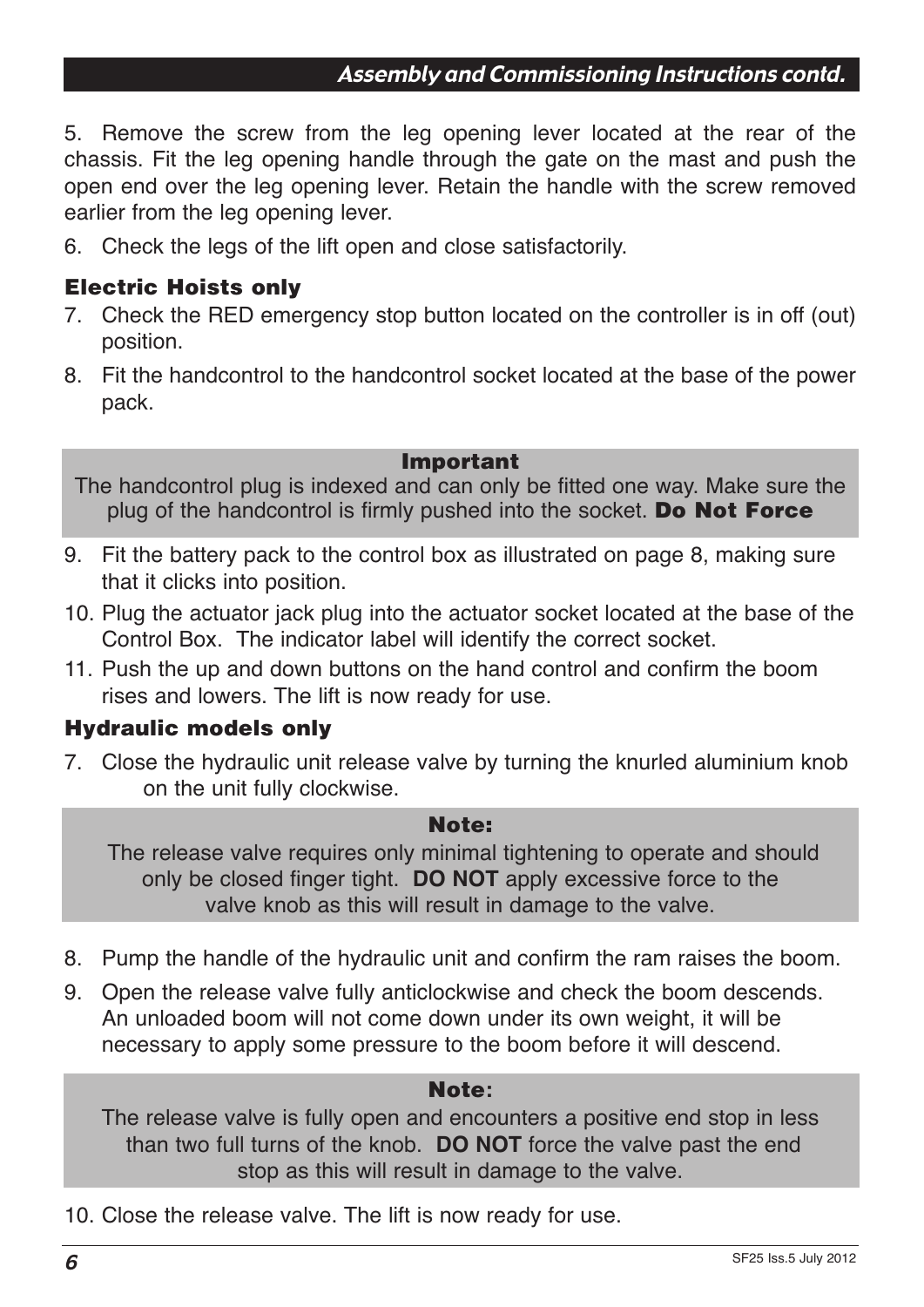Please read and follow the safety precautions listed below. The operation and the use of the Unihoist patient lift is straightforward. These basic safety precautions will help make lifting operations easy and trouble free.

- **ALWAYS** carry out the risk assessment and plan your lifting operations before commencing.
- **ALWAYS** carry out the DAILY CHECK LIST before using the hoist.
- **ALWAYS** read this manual and familiarise yourself with the operating control and safety features of a hoist before lifting a patient.
- **DO NOT** use a sling unless it is recommended for use with the hoist.
- **ALWAYS** check the sling is suitable for the particular patient and is of the correct size and capacity.
- **NEVER** use a sling which is frayed or damaged.
- **ALWAYS** fit the sling according to the instructions in the user manual.
- **ALWAYS** check the safe working load of the hoist is suitable for the weight of the patient.
- **ALWAYS** carry out lifting according to the instructions in the user manual.
- **NEVER** disconnect or bypass a control or safety feature because is seems easier to operate the hoist.
- **NEVER** force an operating or safety control. Forcing will only strain or damage the hoist and may compromise safety.
- **DO NOT** lift a patient with the castor brakes on.
- **DO NOT** attempt to manoeuvre the hoist by pushing on the mast, boom or patient.
- **ALWAYS** manoeuvre the hoist with the handle provided. It is recommended that the hoist is pushed with the patient in front.
- **ALWAYS** lower the patient to the lowest comfortable position before transfers.
- **DO NOT** push a loaded hoist at speeds which exceed a slow walking pace.
- **DO NOT** push the hoist over uneven or rough ground, particularly if loaded.
- **DO NOT** attempt to push or pull a loaded hoist over a floor obstruction which the castors are unable to ride over easily.
- **DO NOT** bump the hoist down steps; loaded or unloaded, this will damage the castors.
- **DO NOT** attempt to negotiate a loaded hoist on a slope.
- **ALWAYS** apply the brakes when parking a hoist.
- **NEVER** use electric hoists in a shower.
- **NEVER** charge an electric hoist in a bathroom or shower room.
- **YOUR** hoist is for patient lifting. **DO NOT** use it, or allow it to be used, for any other purpose.
- **ALWAYS** ensure mast locking knob is in position before lifting a patient.
- **ALWAYS** use the hoist on a flat and level floor.
- **FOLLOW** a regular charging routine to prolong the life of the battery.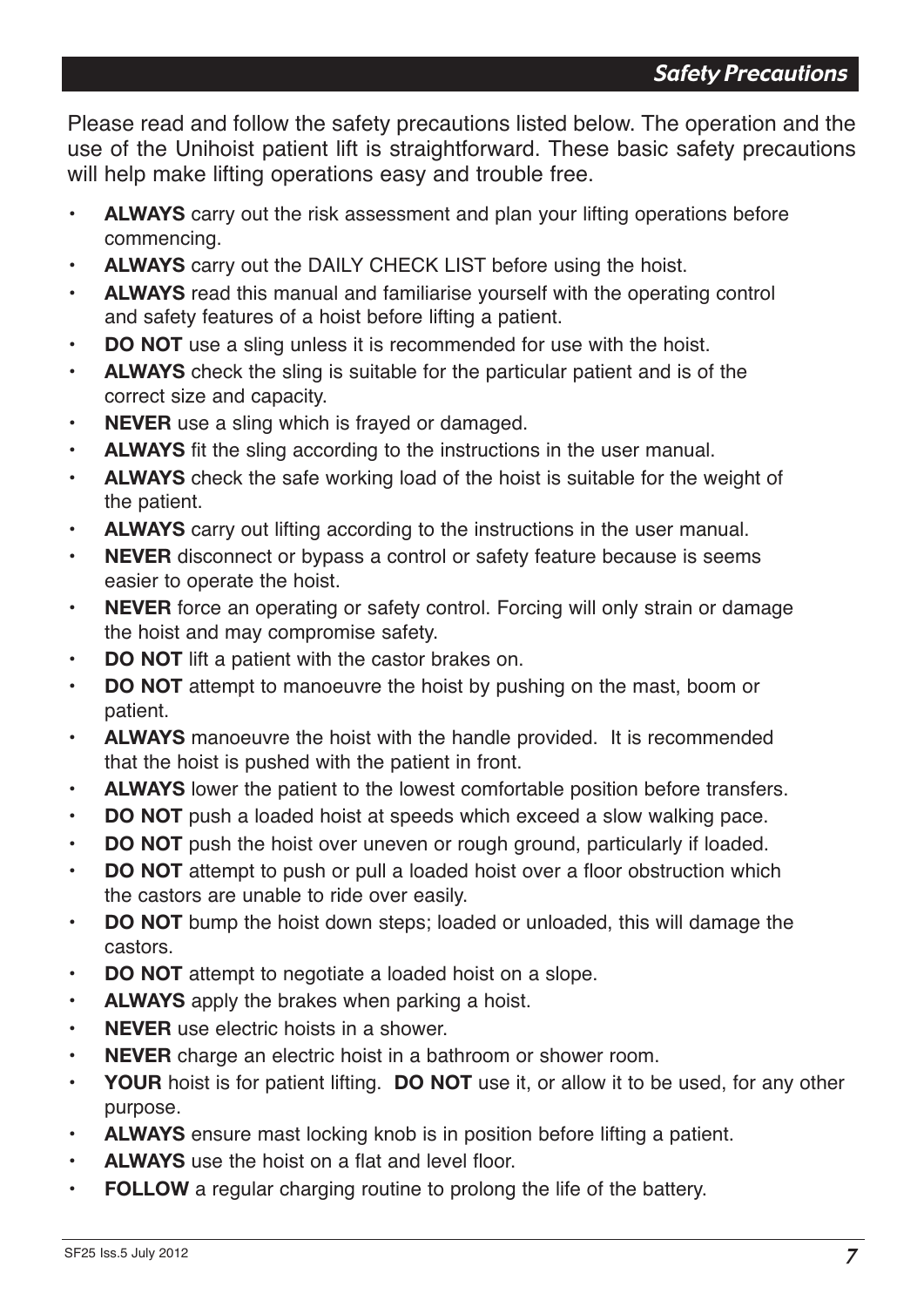# Control Box , Battery Pack and Hand control (Pre July 2012)



**Control Box and Hand control (after July 2012)**

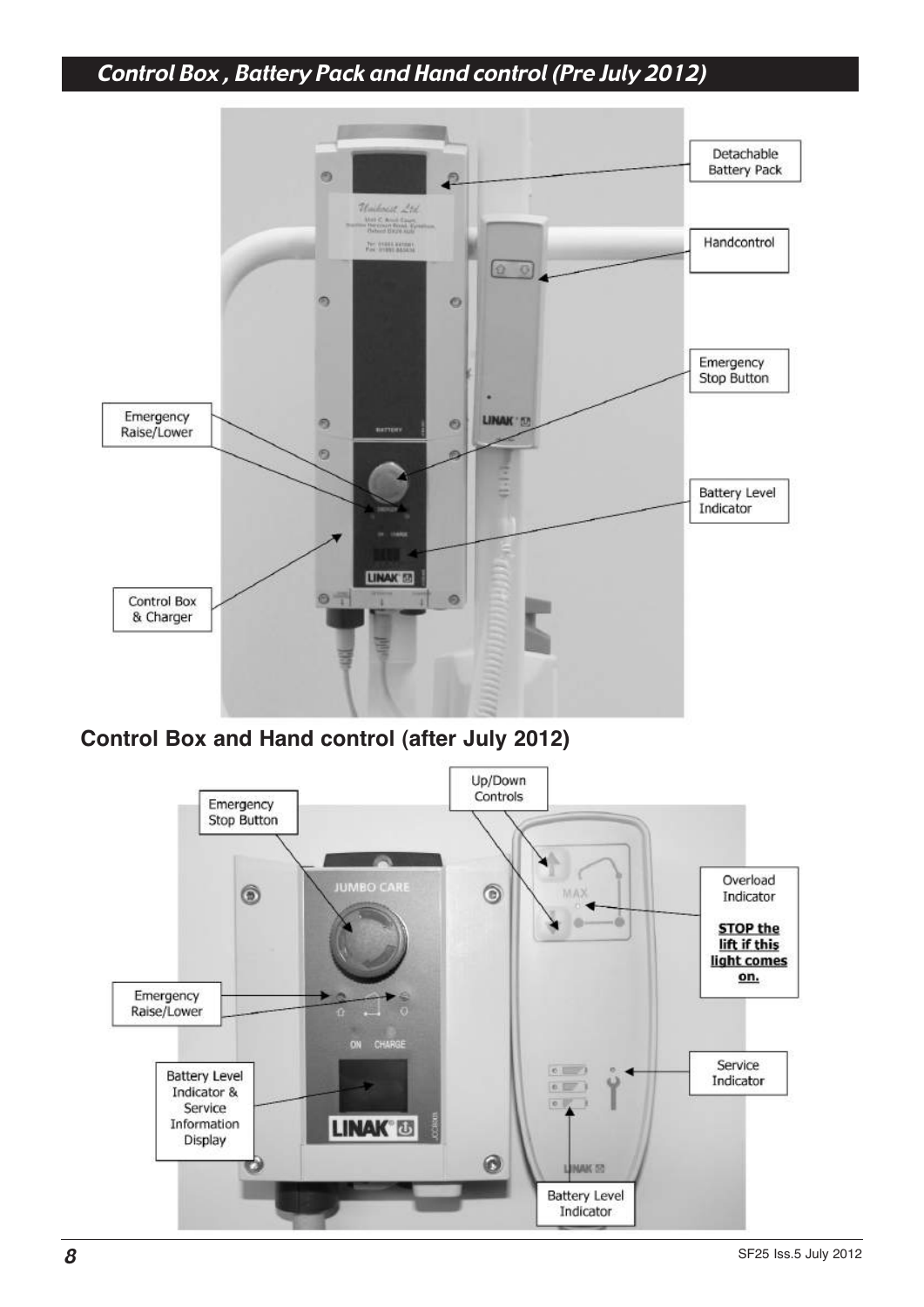- 1. **Leg adjustment.** The legs on a Unihoist lift can be opened for access around armchairs and wheelchairs etc. For transferring and negotiating narrow doorways and passages the legs should be in the closed position. The leg opening mechanism is located at the rear of the lift and leg adjustment is achieved by moving the leg opening handle to the left for open and the right for closed. It is easier to make the leg adjustment when the lift is moving.
- 2. **Castors and Braking.** The Unihoist lift is provided with two braked castors at the rear of the base. The brakes should only be applied when the lift is parked. The brakes should always be released when a lifting operation is taking place With the brakes released the lift will be able to move to the centre of gravity of the lift and prevent the client from swinging when completely lifted. Swinging can prove disconcerting and uncomfortable and may even cause injury.
- 3. **Raising and lowering the boom.** The boom is raised and lowered by a powerful electric actuator controlled by a simple handcontrol unit. The handcontrol has two buttons with directional arrows UP and DOWN. The actuator will stop automatically at the limit of travel in both directions. The handcontrol is plugged into a socket at the base of the Controller. The handcontrol can be hooked on the mast or boom when not in use.
- 4. **Emergency stop.** The large, red emergency stop button is located on the Control box and is activated by pressing in. This will cut all power to the Lift. It can be reset by twisting the button clockwise and releasing.
- 5. **Emergency raise/descent.** Emergency raise/descent buttons are provided. These are located underneath the emergency stop button. These can be activated by pushing with a ballpoint pen tip or similar. This will raise or lower the boom if the handcontrol fails. **This function is to be used in an emergency only.**

**Caution** should be exercised when using this control as there is no automatic cut-out of the actuator when the bottom stop is reached.

- 6. **Emergency descent on actuator (2012 Models onwards).** An emergency descent handwheel is located at the top of the actuator. By turning it clockwise, this will lower the boom if the handcontrol fails.
- 7. **Batteries.** The batteries are protected from deep discharge by a LOW VOLTAGE ALARM. This will sound when the batteries need recharging and the handcontrol is being operated. It will not sound independently of the handcontrol being operated. **DO NOT IGNORE THIS WARNING ALARM.**  Complete the lifting operation and place the Lift on charge (see charging instructions).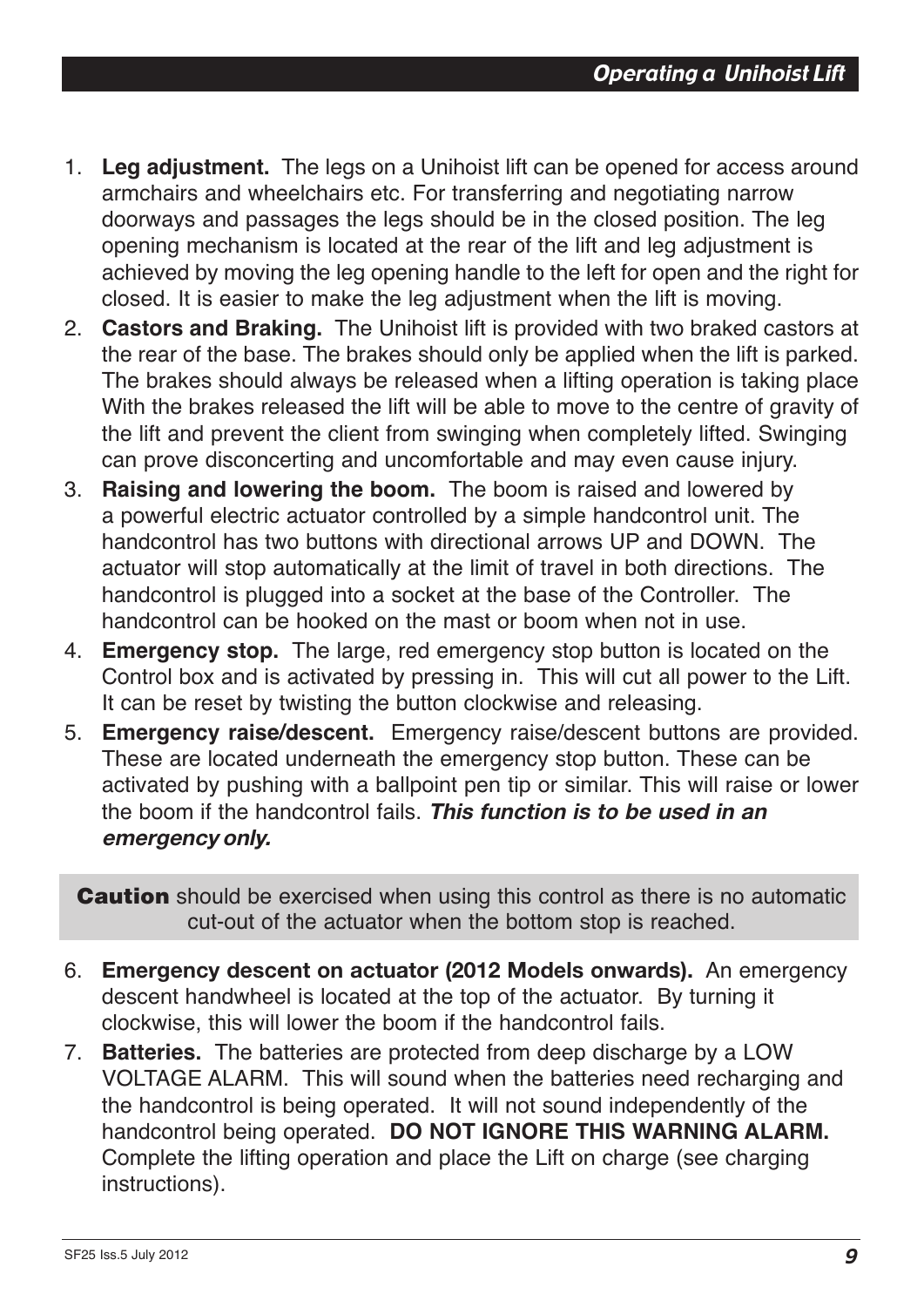8. **Raising and lowering the boom (hydraulic models).** The raising and lowering of the boom is achieved by a powerful hydraulic ram which is operated by two simple controls. The release valve, which is identified by an aluminium knurled knob, and the pump handle which is a long lever on the side of the hydraulic unit.

To raise the boom, ensure the release valve is closed. The valve is closed by gently turning the knurled knob fully clockwise. When closed, pump the handle with smooth even strokes for maximum effect. The handle strokes from an upright position through an arc of 90˚. Leave the handle in the upright position when not in use. **DO NOT** force the handle beyond the upper or lower stops. The hydraulic unit can be rotated to allow the handle to be used from either side of the lift.

To lower the boom, turn the release valve anticlockwise. The release valve is progressive, the more it is opened the faster the descent. This facility allows for a "hands free" descent. If the release valve is opened a fraction (a quarter turn) a very slow speed of descent will allow the carer to work "hands free" while assisting or comforting the patient.

**REMEMBER** to close the release valve before commencing lifting operations. The release valve only requires gentle pressure to open or close.

**DO NOT** apply excessive force to the release valve, either to open or close. It is not necessary and will only damage the valve.

9. **Slings.** The selected sling is attached to the spreader bar hooks, each sling is supplied with instructions and they are reproduced in this manual. The instructions should be followed carefully.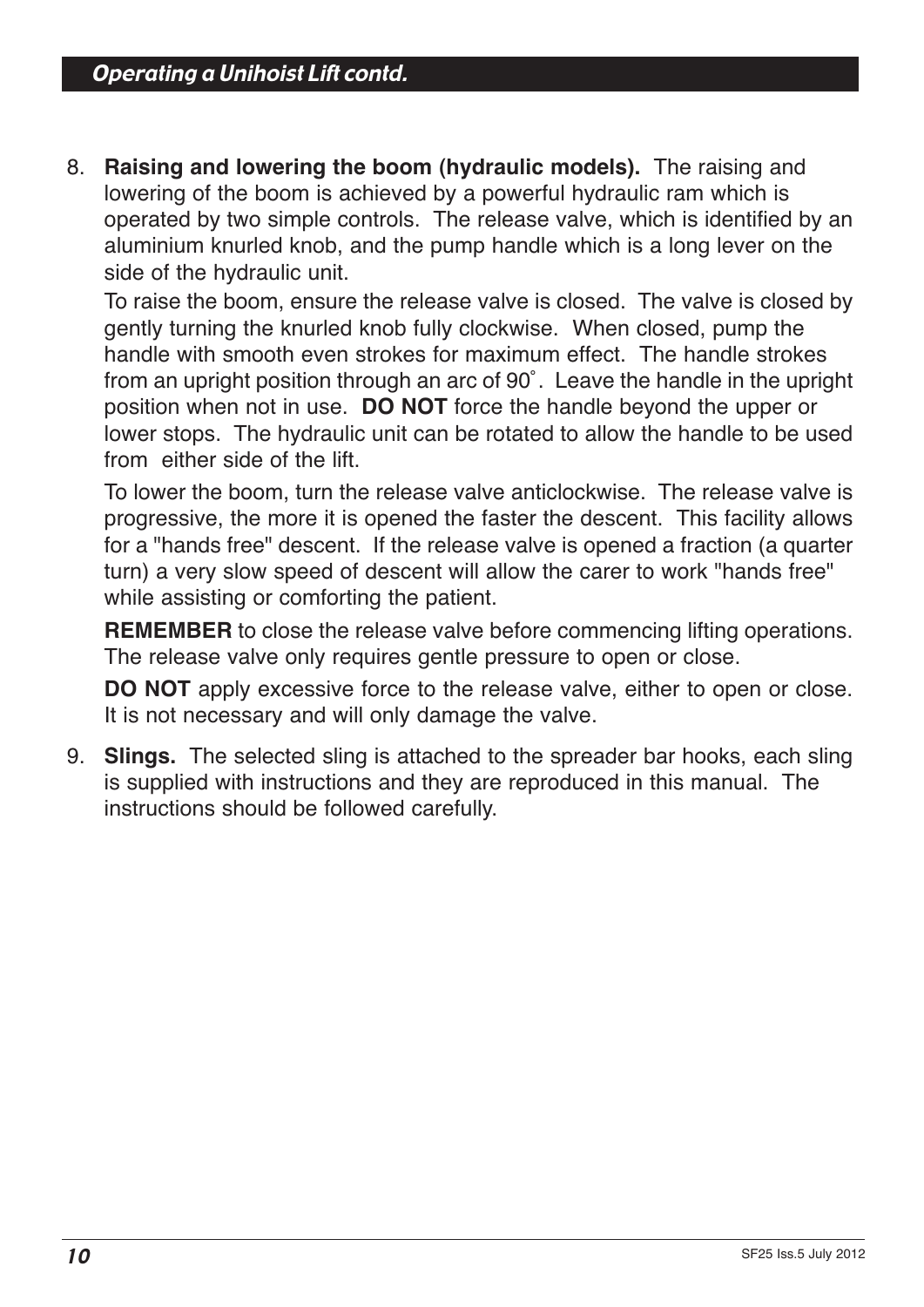Two 12 vdc batteries are located in the power pack. They are charged through a figure of eight shaped socket in the base of the control unit. When charging is required the mains lead is plugged into a wall outlet and the socket in the base of the control box.

- 1. Fit the mains power lead to the small figure of eight shaped socket in the base of the control box.
- 2. Plug the charger mains plug into a suitable mains outlet and switch the mains supply **ON.**

**Note:** The Emergency Stop button has to be out of the battery pack to charge.

3. Charging is automatic and will fully charge the batteries over a period of eight to twelve hours.

**Note:** Even if the batteries are left on charge for extended periods the charger will not allow the batteries to "overcharge".

4. To return the Lift to service, switch **OFF** the mains supply. Remove the small plug from the socket in the control box. The Lift is now ready for use

Please pay particular attention to the following points, they will help you avoid problems with discharged batteries.

- **KEEP** the batteries fully charged. Place the power pack on charge whenever it is not in use. If it is more convenient to do so, place on charge every night. The charger will not allow the batteries to "overcharge".
- **NEVER** run the batteries completely flat. As soon as the audible warning sounds, complete the lifting operation and place the batteries on charge.
- **NEVER** store the power pack for long periods without regular charging throughout the storage period.
- **ALWAYS** make sure the mains power to the charger is switched off before connecting or disconnecting the power pack.
- **NEVER** leave the power pack plugged in to the charger with the mains power off.
- **ALWAYS** check Battery Charger Indicator (LCD) screen.
- **WARNING:** Walking away with the hoist whle the charger is still plugged into the mains could cause the cable and the charger to short out.
- **NEVER** dispose of the Battery Pack in a fire as this may cause an explosion. If in doubt contact Unihoist Limited.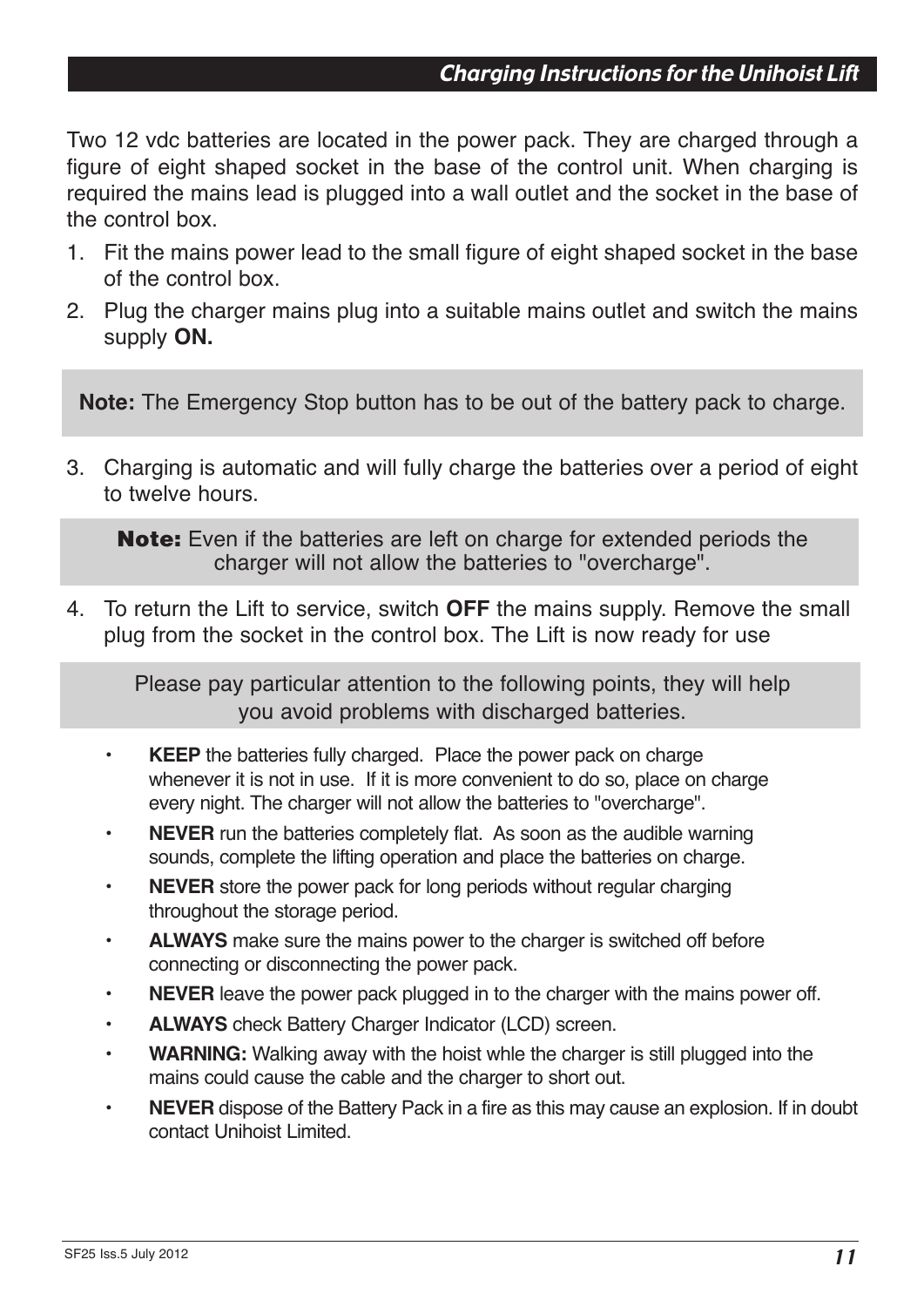# Correct way to charge the battery

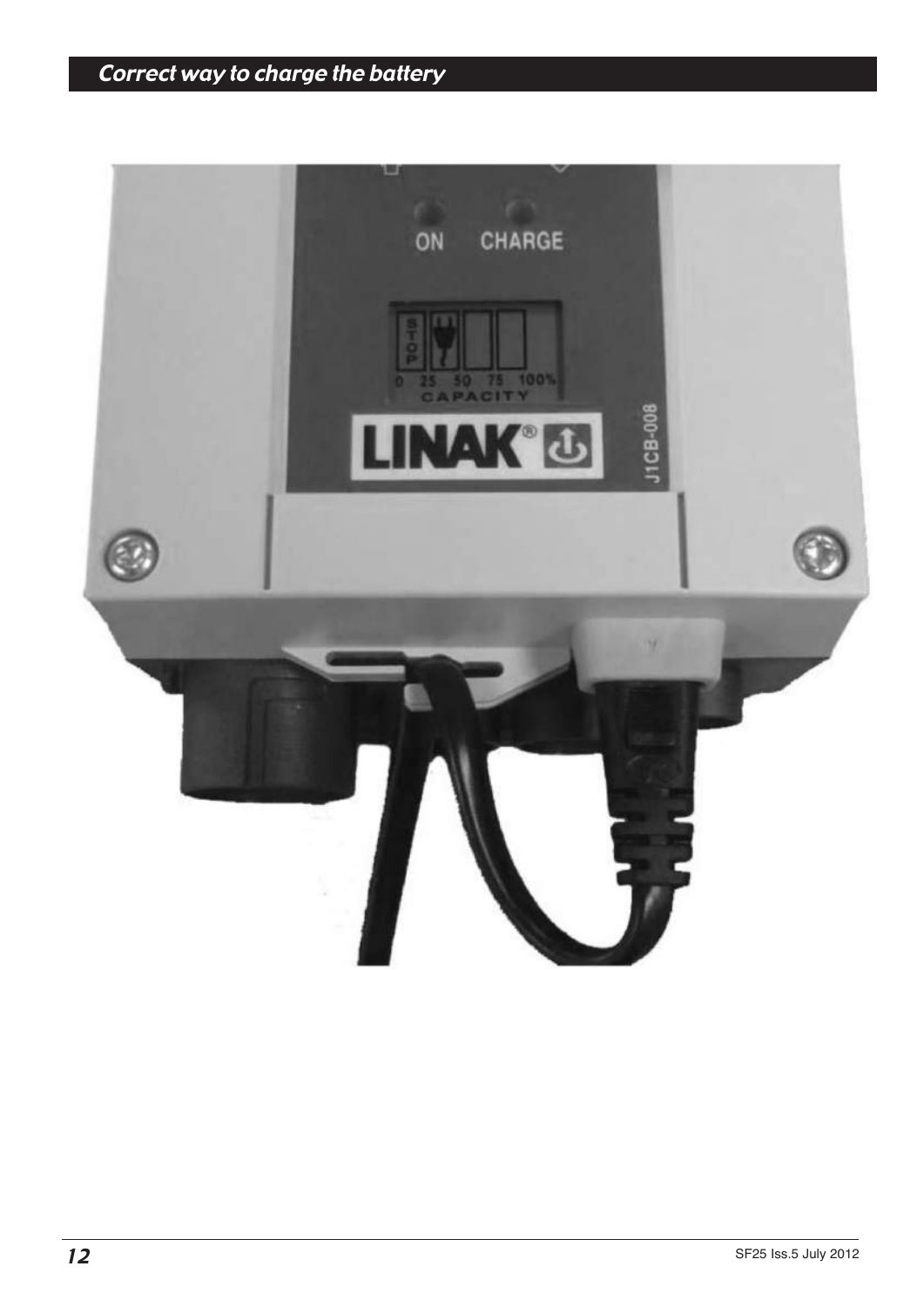### Maintenance Schedule for Unihoist Lifts

All Unihoist products are designed for minimum maintenance, however some safety checks and procedures are required. A schedule of **DAILY** checks and tasks are detailed below.

Daily checks and biannual service, inspection and test will ensure a Lift is kept in optimum safe working condition. A list of spare parts is available upon request. The **LOAD TEST** and **CERTIFICATION** should only be carried out by qualified, competent personnel or an authorised service dealer.

### **Daily Check List**

Unihoist Ltd strongly recommend the following daily checks are carried out before using the lift.

- **MAKE** sure the Lift moves freely on it's castors.
- **MAKE** sure the legs open and close correctly.
- **MAKE** sure the mast is fully engaged and the locking knob is fully tightened.
- **MAKE** sure the spreader bar is free to rotate and swing. Check the spreader bar is firmly attached to the boom.
- **EXAMINE** the sling hooks on the spreader bar and side suspenders for excessive wear. If in doubt – do not use.
- **OPERATE** the handcontrol or hydraulic unit to confirm the boom raises and lowers satisfactorily.
- **ON** electric powered lifts check the operation of the emergency stop button.
- **ON** hydraulically operated lifts check for hydraulic fluid leakage. Any leakage should be reported to a service engineer immediately and the lift should not be used until it has been checked out.
- **CONFIRM** the Lift is not giving a low battery alarm when the handcontrol is operated. If the alarm sounds **DO NOT** use and place on charge immediately.
- **EXAMINE** slings for fraying or other damage. **DO NOT** use any sling with fraying or damage to the suspension straps or tears in the body of the sling.
- **MAKE** sure the User Manual is available.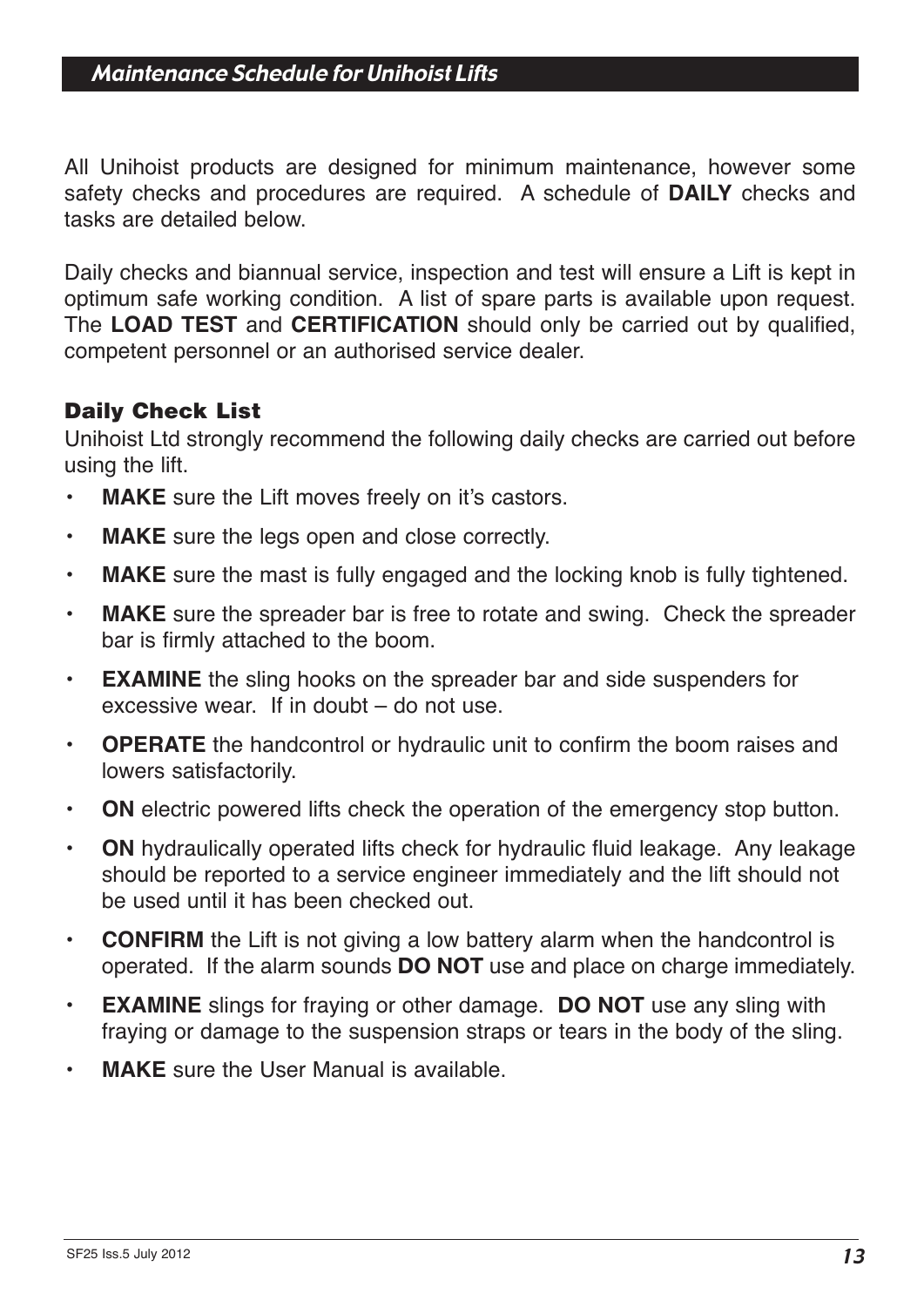Unihoist Ltd recommend a through inspection and test of the Unihoist mobile lifting accessories, slings etc. is carried out every six months. The examination and test should be conducted according to the recommendations and procedures below.

Unihoist Ltd recommend maintenance, inspection and certified testing is carried out by authorised service dealers only.

**Note:** These recommendations are in compliance with the requirements of 1998 No.2307 Health and Safety: The Lifting Operations and Lifting Equipment Regulations 1998. This is a UK regulation. Outside the UK please check your local requirements.

- **SPREADER BAR:** Check the spreader bar for freedom of rotation and swing. Check the wear on the central pivot and the nylon washer. Check for firm attachment to the boom. Inspect for excessive wear on the sling hooks and any side suspenders used in conjunction with the spreader bar.
- **BOOM:** Check the attachment of the boom to the mast. Make sure there is only minimal side movement of the boom and the boom is free to rotate on the boom bearing. Check the actuator or hydraulic unit mounting on the boom.
- **MAST:** Check the operation of the mast locking device. Make sure the mast fully engages into the socket. Check the bottom actuator or hydraulic unit mounting.
- **CONTROL BOX** (Electric only): Check the function of the Emergency Stop Button. Inspect the hand control socket for correct fitting. Inspect the charging socket for correct fitting. Check functioning of hand control.
- **LEG ADJUSTMENT**: Check the leg linkages are secure and the leg adjustment handle is located correctly in the leg adjustment gate. Operate the leg adjusting handle and confirm smooth opening and closing of the legs. Adjust linkages if necessary.
- **LEG PIVOTS:** Check the leg pivots are secure and the legs pivot freely. Any stiffness must be investigated. Strip out the leg pivots and lubricate with a light mineral based grease if in any doubt. Make sure there is no excessive play in the leg pivots.
- **CASTORS:** Check all castors for firm attachment to the legs. Check for free rotation of castor and the wheels. Remove any build up of threads, hair or fluff. Lubricate if necessary with a light mineral based grease. Check correct operation of the brakes.
- **ACTUATOR** (Electric only): The actuator should require no maintenance other than checking for correct operation and listening for unusual noise and that it is correctly secured.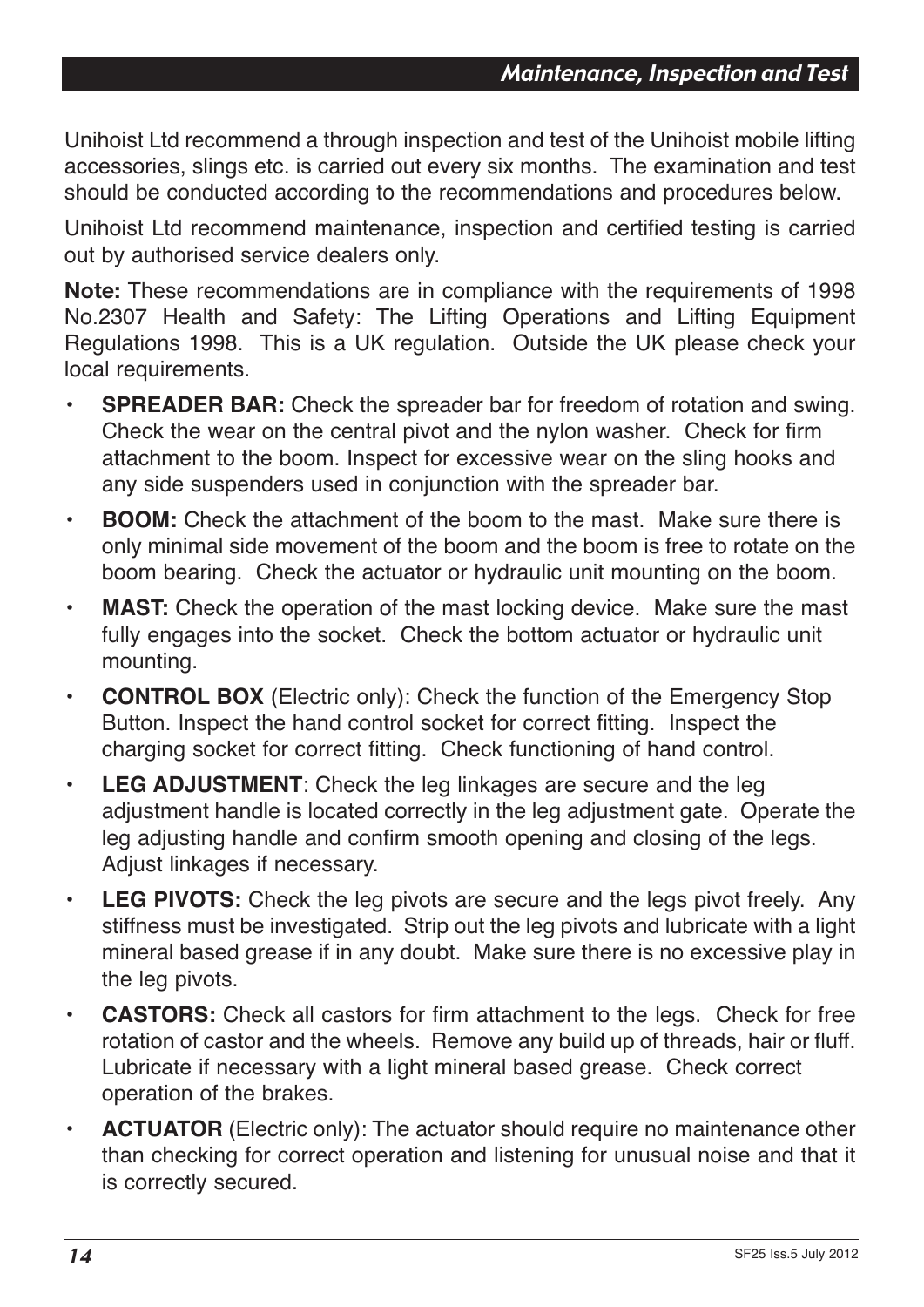### Maintenance, Inspection and Test contd.

- **ENSURE** all four castors are in contact with the floor when the hoist is moved.
- **EMERGENCY DOWN:** Check emergency down functions control box and actuator (on 2012 models).
- **HYDRAULIC UNIT:** The hydraulic unit should require no maintenance other than checking for correct operation and leakage of hydraulic fluid.
- **BATTERIES** (Electric only): The batteries are located in the power pack and should not require maintenance other than the regular charging as detailed in the charging instructions.
- **CLEANING:** Clean thoroughly with ordinary soap and water and any hard surface disinfectant if required after cleaning (you cannot disinfect unless the hoist is already clean). Harsh chemical cleaners or abrasives should be avoided as these may damage the surface finish of the hoist. Avoid wetting any of the electrical parts.
- **LOAD TEST:** The load test should be carried out in accordance with the manufacturers test procedures. It is strongly recommended the testing is carried out by an authorised service dealer.
- **CERTIFICATION:** An authorised service dealer will issue a test certificate after satisfactory completion of the load test. This certificate will be valid for six months.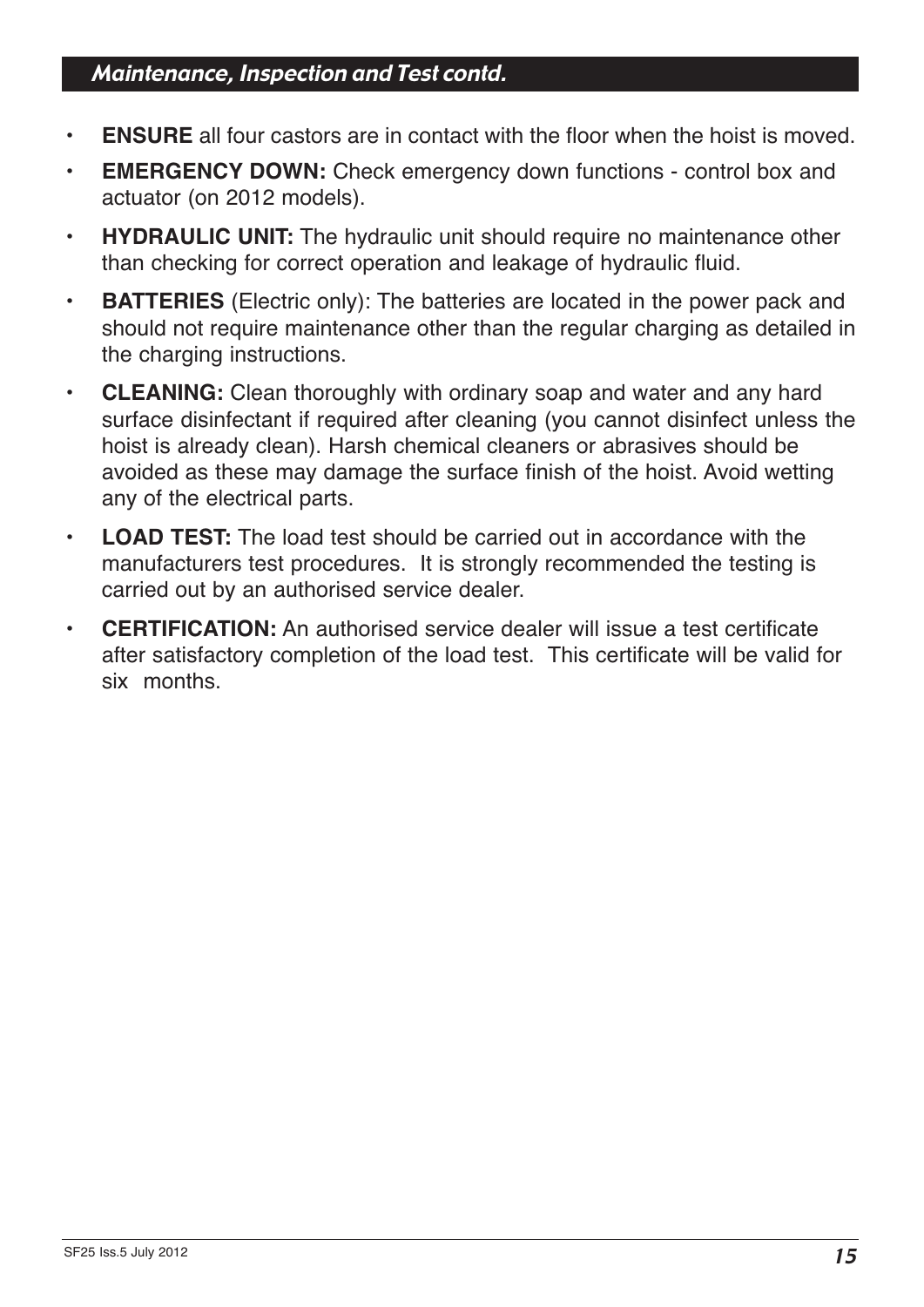| Model                                                                   | Graduate 150      |                   | Scholar 175     |                  | Master 200        |                  |
|-------------------------------------------------------------------------|-------------------|-------------------|-----------------|------------------|-------------------|------------------|
|                                                                         | <b>Electric</b>   | <b>Hydraulic</b>  | <b>Electric</b> | <b>Hydraulic</b> | <b>Electric</b>   | <b>Hydraulic</b> |
| Safe Working Load                                                       | 150 <sub>kg</sub> | 150 <sub>kg</sub> | 175kg           | 175kg            | 200 <sub>kg</sub> | 200kg            |
| Maximum Overall Length                                                  | 1120              | 1120              | 1310            | 1310             | 1435              | 1435             |
| Minimum Overall Length                                                  | 1065              | 1065              | 1220            | 1220             | 1375              | 1475             |
| Maximum Overall Height                                                  | 1835              | 1840              | 2025            | 2080             | 2135              | 2150             |
| Minimum Overall Height                                                  | 1200              | 1200              | 1310            | 1310             | 1428              | 1428             |
| Spreader Bar Maximum<br>Height                                          | 1615              | 1605              | 1795            | 1850             | 1891              | 1905             |
| Spreader Bar Minimum<br>Height (usable)                                 | 432               | 483               | 530             | 628              | 530               | 395              |
| Height at Maximum Reach                                                 | 975               | 920               | 1070            | 1083             | 1200              | 1175             |
| Reach at Maximum Height                                                 | 225               | 240               | 245             | 210              | 450               | 435              |
| Reach at Minimum Height                                                 | 380               | 380               | 400             | 498              | 550               | 360              |
| Maximum Reach                                                           | 530               | 530               | 595             | 617              | 720               | 700              |
| <b>Turning Radius</b>                                                   | 1120              | 1120              | 1310            | 1310             | 1435              | 1435             |
| Legs Open - External Width                                              | 1080              | 1080              | 1125            | 1125             | 1300              | 1300             |
| Legs Open - Internal Width                                              | 935               | 935               | 980             | 980              | 1148              | 1148             |
| Legs Close - External Width                                             | 688               | 685               | 685             | 685              | 705               | 705              |
| Legs Close - Internal Width                                             | 542               | 542               | 540             | 540              | 560               | 560              |
| Overall Height of Legs                                                  | 110               | 110               | 110             | 110              | 115               | 115              |
| Ground Clearance                                                        | 43                | 43                | 43              | 43               | 17                | 17               |
| Front twin castors                                                      | 100               | 100               | 100             | 100              | 100               | 100              |
| <b>Rear Braked Castors</b>                                              | 100               | 100               | 100             | 100              | 100               | 100              |
| Minimum Distance from Wall<br>to CSP at Maximum Height<br>(legs spread) | 420               | 450               | 605             | 645              | 473               | 485              |
| Minimum Distance from Wall<br>to CSP at Maximum Reach<br>(legs spread)  | 115               | 125               | 220             | 210              | 204               | 205              |
| Minimum Distance from Wall<br>to CSP at Minimum Height<br>(legs spread) | 275               | 293               | 405             | 340              | 432               | 570              |
| <b>Weights</b>                                                          |                   |                   |                 |                  |                   |                  |
| Power Pack                                                              | 3kg               | ü                 | 3kg             | ¥.               | 3kg               | à,               |
| Base assembly (not incl.<br>battery pack)                               | 14kq              | 14kq              | 15kq            | 15kq             | 19kg              | 19kq             |
| Mast & Boom assembly (not<br>incl. battery pack)                        | 15.5kg            | 18kg              | 19kg            | 19.5kg           | 22kq              | 23kq             |
| Total                                                                   | 32.5kg            |                   | 37kg            |                  | 44kg              |                  |

Note: Reach = Centre of spreader bar to front of actuator.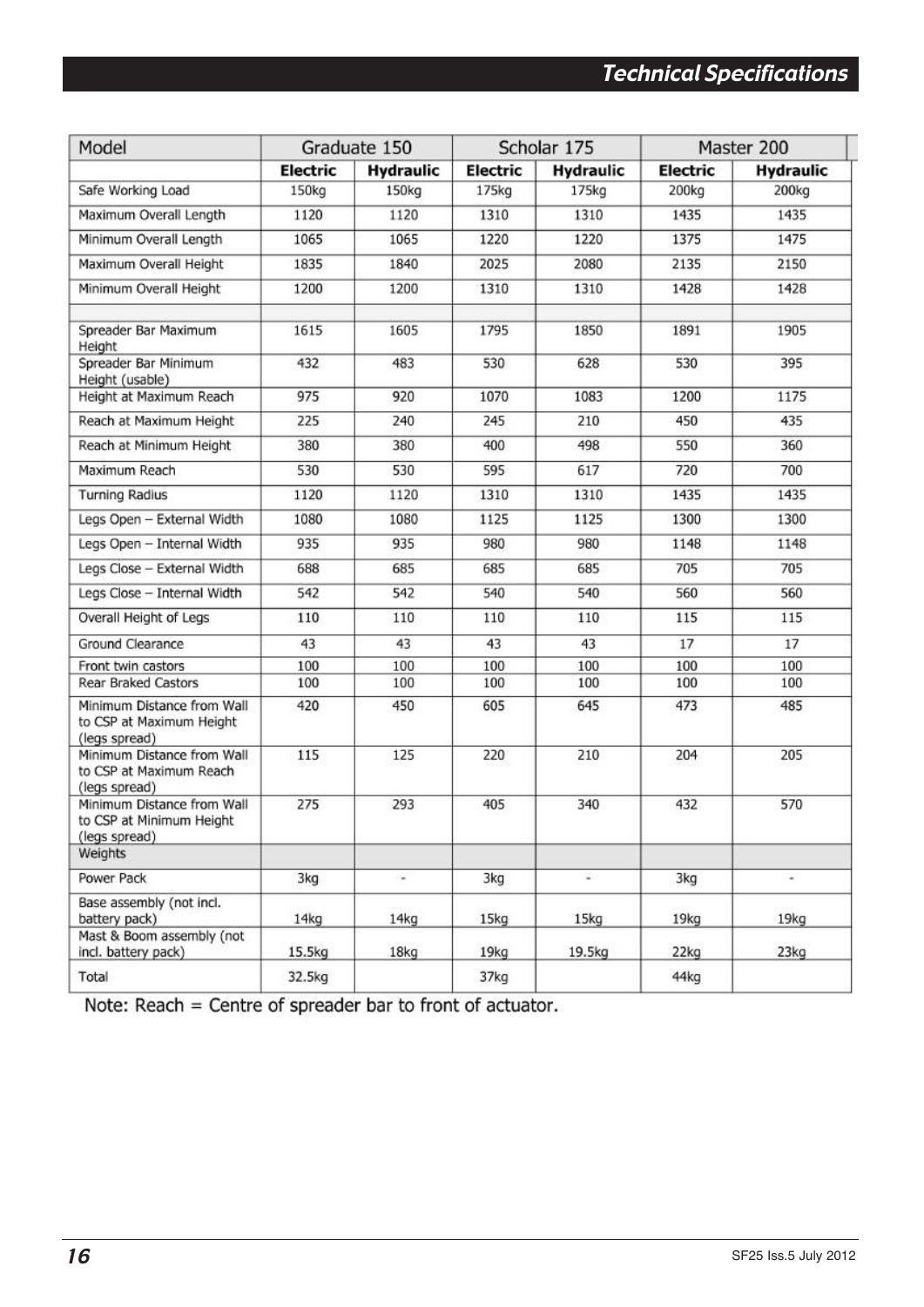### **Specifications are for reference only and may vary due to manufacturing tolerances**

# **Electrical Specifications**

- 2 x 12 volt Rechargeable sealed lead acid type<br>2.9 Ampere hours
- Battery Capacity 2.9 Amperent Pated Input 2.9 Amperent Pated Input 2.9 Amperent 2.9 Amperent 2.9 Amperent 2.9 Amperent 2.9 Amperent 2.9 Amperent 2.9 Amperent 2.9 Amperent 2.9 Amperent 2.9 Amperent 2.9 Amperent 2.9 Ampere
- $\cdot$  Charger Rated Input

• Charger Rated Output 27.4/29.0 VDC@0.8A

### **Electric Shock Protection**

Charger……………………………….. Class II

Lift ………………………………..…….Internal Power Source

### **Degree of Shock Protection**

| Duty Cyclo 10% (6 minutes per hour) |  |
|-------------------------------------|--|

Duty Cycle 10% (6 minutes per hour).

### **Sound Levels**

|          | Graduate | Scholar | Master  |
|----------|----------|---------|---------|
| Loaded   | 58.4dBA  | 58.7dBA | 58.7dBA |
| Unloaded | 58.5dBA  | 58.5dBA | 58.5dBA |

Dimensions (mm)

| Model          | Graduate<br>150 Hyd | Graduate<br>150 Elec | Scholar<br>175 Hyd | Scholar<br>175 Elec | Master<br>200 Hyd | Master<br>200 Elec |
|----------------|---------------------|----------------------|--------------------|---------------------|-------------------|--------------------|
|                |                     |                      |                    |                     |                   |                    |
| Α              | 1187                | 1187                 | 1307               | 1307                | 1422              | 1422               |
| B              | 685                 | 685                  | 685                | 685                 | 705               | 705                |
| B'             | 540                 | 540                  | 540                | 540                 | 560               | 560                |
| <b>B1</b>      | 1080                | 1080                 | 1125               | 1125                | 1300              | 1300               |
| C              | 396                 | 396                  | 431                | 431                 | 523               | 523                |
| C1             | 180                 | 180                  | 254                | 254                 | 286               | 286                |
| C <sub>2</sub> | 463                 | 463                  | 590                | 590                 | 534               | 534                |
| D              | 110                 | 110                  | 110                | 110                 | 115               | 115                |
| H <sub>2</sub> | 1575                | 1575                 | 1773               | 1773                | 1880              | 1880               |
| H <sub>3</sub> | 1835                | 1840                 | 2025               | 2080                | 2135              | 2150               |
| L              | 965                 | 965                  | 1125               | 1125                | 1207              | 1207               |
| Ľ              | 255                 | 255                  | 367                | 367                 | 420               | 420                |
| т              | 582                 | 582                  | 582                | 582                 | 582               | 582                |
| T'             | 145                 | 145                  | 145                | 145                 | 145               | 145                |





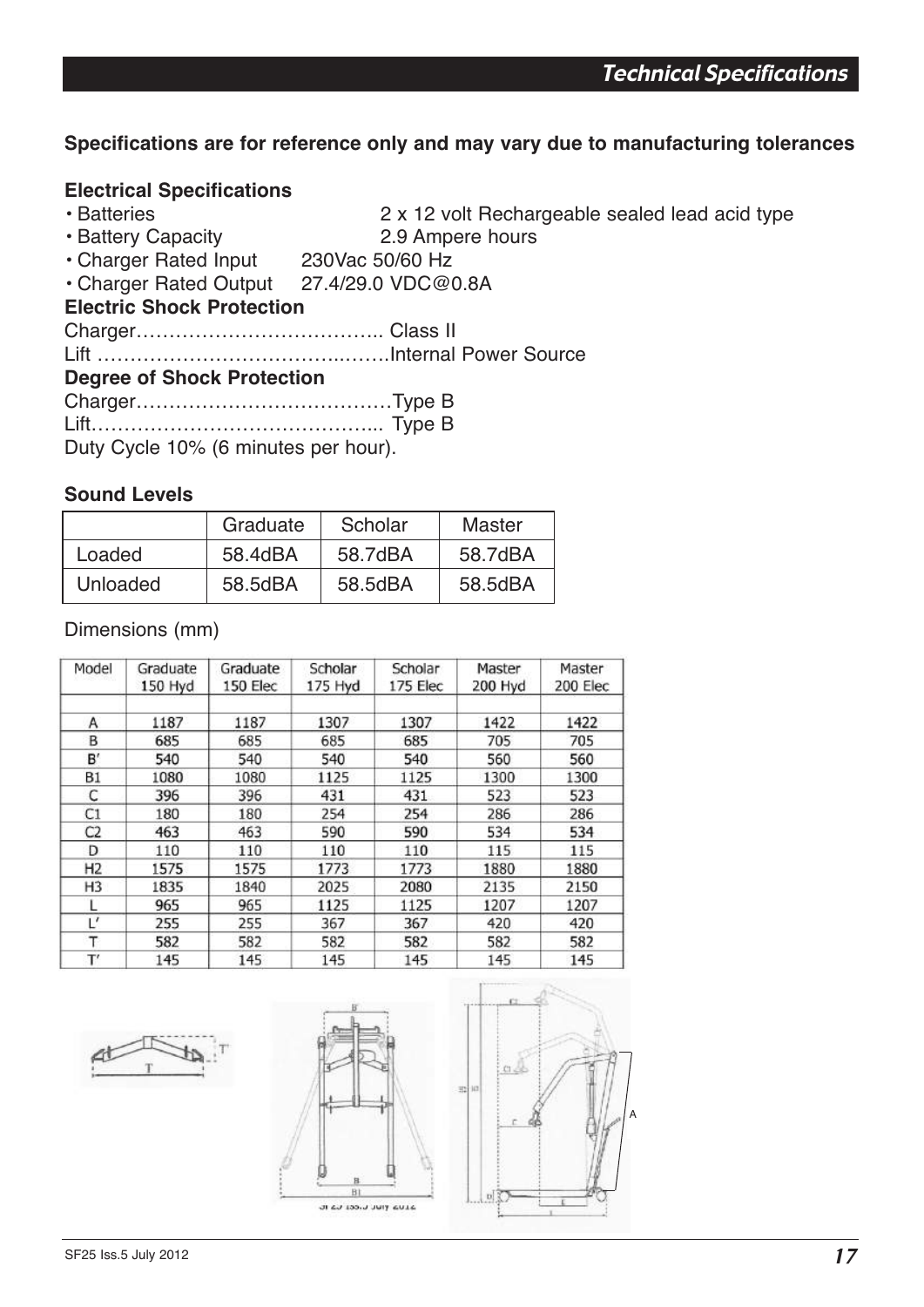# Slings for use with the Unihoist Ltd Mobile Hoist Range

Unihoist Ltd has designed a range of slings to be used with the Unihoist Ltd mobile hoist range:

- Easifit Sling
- Easifit Deluxe Sling
- Toileting Sling
- Deluxe Hammock Sling

Special requirement slings can be made to customers own specifications.

When selecting a sling from the Unihoist Ltd range ensure that the type of sling chosen is suitable for the patient to be lifted. The guides in the following pages will help in making the correct selection.

# **Please Note**

The patient's final position in the sling can be adjusted by using varying combinations of the loops.

# **Warning!**

A risk assessment should be carried out by a qualified person to ensure that the correct size, type and shape of Sling is being used for the patient.

# **Warning!**

Always check the correct sling is appropriate as identified in the risk assessment/care plan.

# **Warning!**

Always check that all the Sling straps are securely attached to the spreader bar before starting the lift.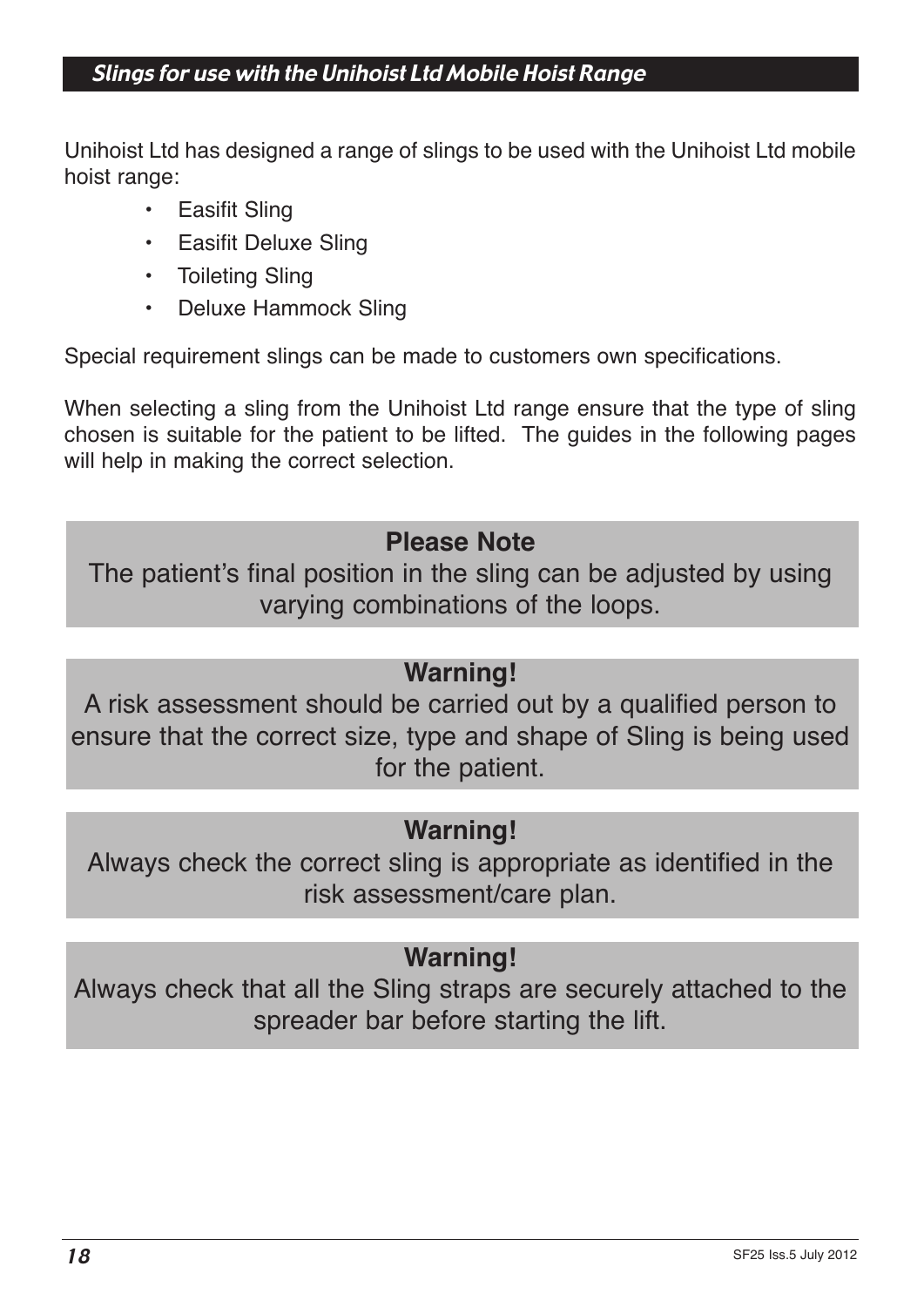### Sling Chart

b 610 640 650

# **Easifit Sling**



#### **Trinity Toileting Sling** SMALL | POLYESTERIE 159 NET EF 160 Small Med. Large ORDER MEDIUM POLYESTEREF 161 NET EF 162 A 730 850 1030 CODE LARGE POLYESTEREF 163 NET EF 164 B 770 900 1090 c 530 680 800 D 870 990 1180 F 340 340 560

**De Luxe Hammock Sling** 

**Easifit Deluxe** 

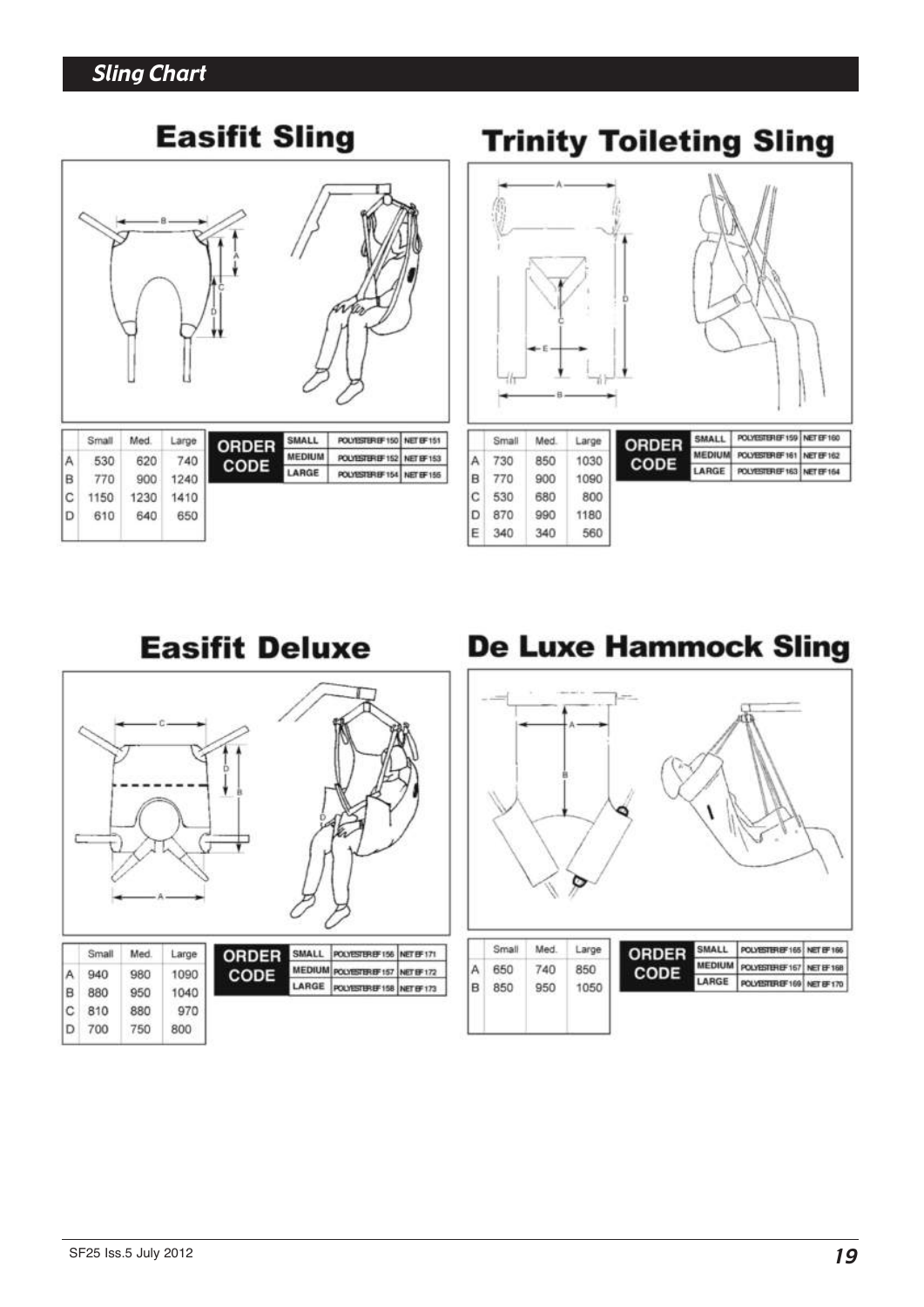### Sizing – all slings

Each sling is marked with the following coded symbols, two or three of which will be crossed out. Your sling will be the size that is **not** crossed out. In the example shown below, the size of the sling is small. (On the actual label, the symbol will be blue and the sling will have red piping)



The straps on the sling are also colour coded. For example, a large sling will have green loops in the positions normally used for a large patient.

The following sizing chart is offered as a guide only and each patient should be assessed individually.

| Small         | $70 - 126$ lbs  | $32 - 57$ kgs   |
|---------------|-----------------|-----------------|
| <b>Medium</b> | $126 - 196$ lbs | $57 - 89$ kgs   |
| Large         | $196 - 350$ lbs | 89 – 159 kgs    |
| Extra Large   | $350 - 440$ lbs | $159 - 200$ kgs |

### **The maximum safe working load of the Easifit Sling is 210 kgs.**

Important: All slings in the Unihoist Ltd range are rated at a safe working load of 210kgs. This is to ensure that any of these slings can be used with safety. **It is important to take the safe working load of the lift as the maximum permissible load of any lifting operation.**

### **Washing Instructions:**

- Wash in a mild soap solution up to 71˚C
- Do not use biological detergents
- Do not bleach
- Dry in a warm room or in the open air
- Do not place on convector heaters or steam pipes
- Do not dry in tumble dryers which exceed 120˚C
- Please ensure that the velcro components on the Slings are stuck together before washing to ensure that the velcro does not rub against the sling material.

### **SYMBOLS**

 $\overline{M}$  Do not exceed 71 degrees centigrade XX Do not bleach

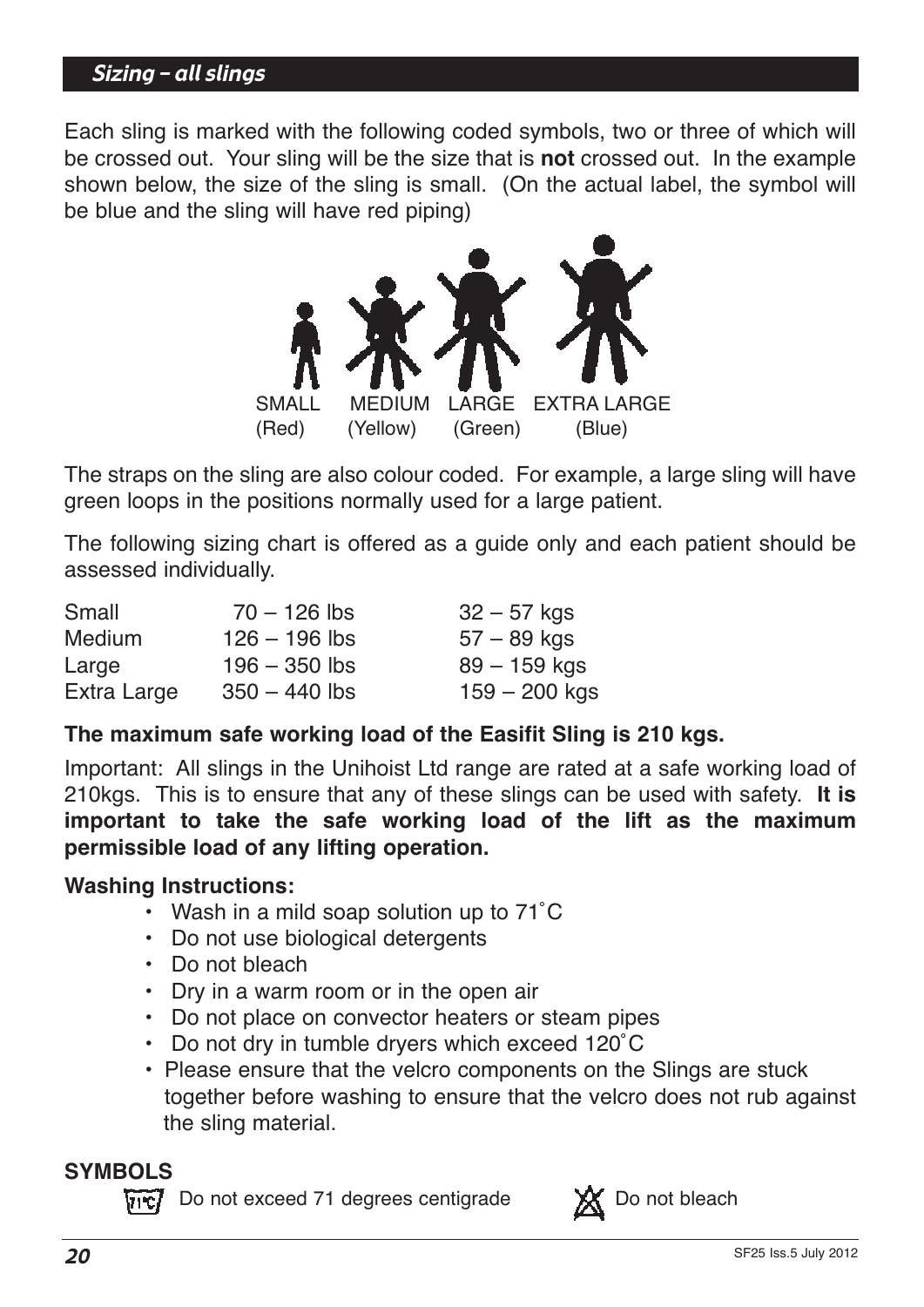The Easifit sling is a general purpose sling designed to suitable for most patients, but it **is unsuitable for lifting amputees.** Other patients must be assessed for suitability by a qualified person.

The Easifit sling is suitable for the following categories of lift:

- Category A Wheelchair
- Category  $B Bed$
- Category  $C -$  Bath
- Category D Toilet/Shower chair
- Category  $E -$  Floor

The Easifit sling can be used for patients in the SITTING, SITTING/RECLINING and RECUMBENT positions.

The Easifit sling has been designed to fit on the standard six hook spreader bar.

Unihoist Ltd recommend slings are checked regularly and before use for fraying and damage. **DO NOT** use any slings which are worn or damaged.

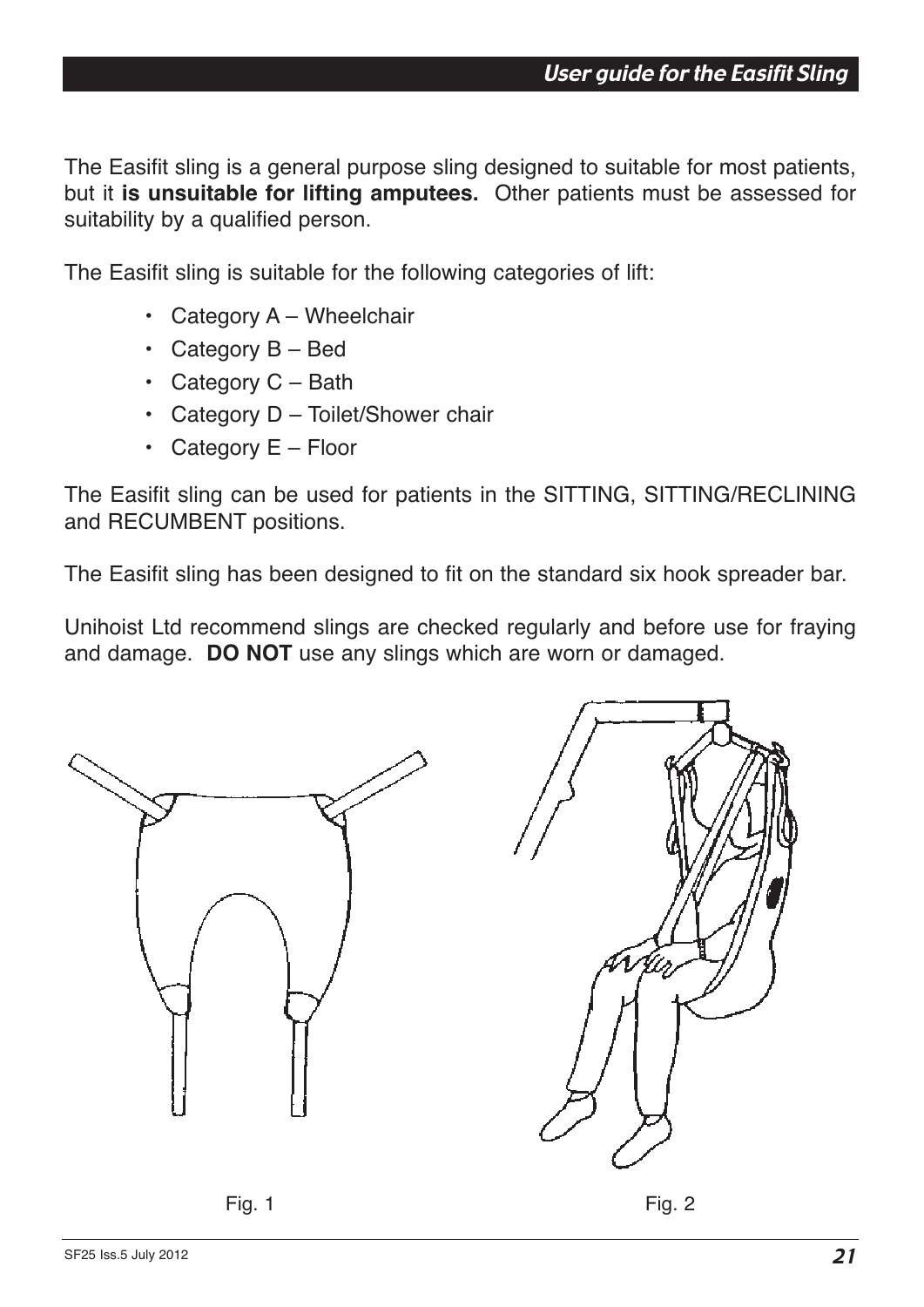### Sitting, Sitting/Reclining Position





Fig. 3

Ensure that the handgrips and seams are on the outside of the sling. Slide the sling down the back of the client. The commode aperture should be at the base of the back. The sling should be square across the shoulders

Fig.4 Lift the patient's legs one by one and feed the leg straps under and between the legs.







Cross over the leg straps and attach the longest loops to the front hooks on the spreader bar



Raise the hoist and attach the shortest loops on the shoulder straps to the hooks on the spreader bar. The hoist may move towards the client as the operation is undertaken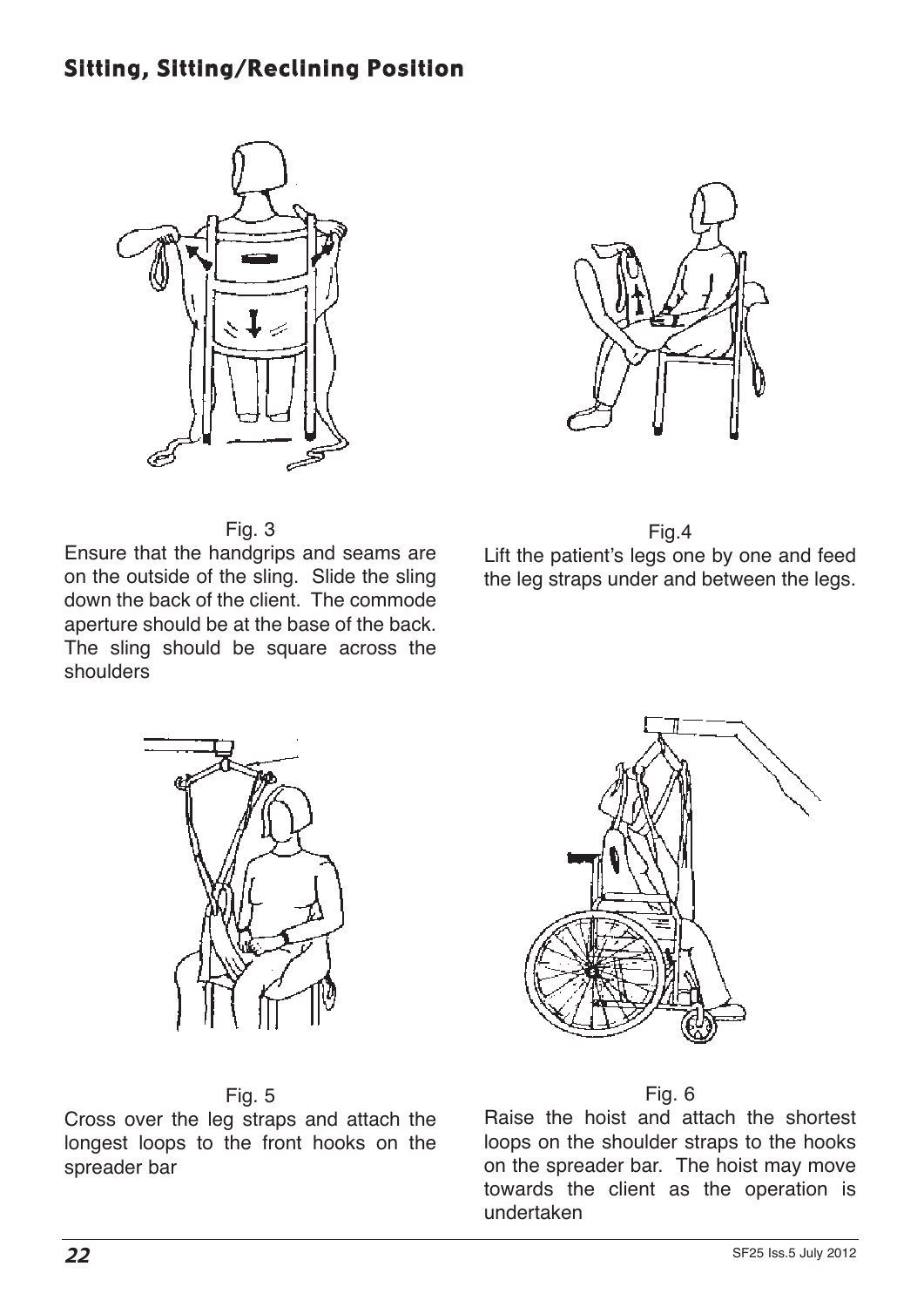

Fig.7 "Log roll" the patient onto the sling. The commode aperture should be at the base of the spine.



Fig.8

Cross the leg straps between the legs and proceed to attach the sling as from the seated position. Use the shortest shoulder strap possible.

Proceed to attach the sling to the spreader bar in the same way as for the sitting position.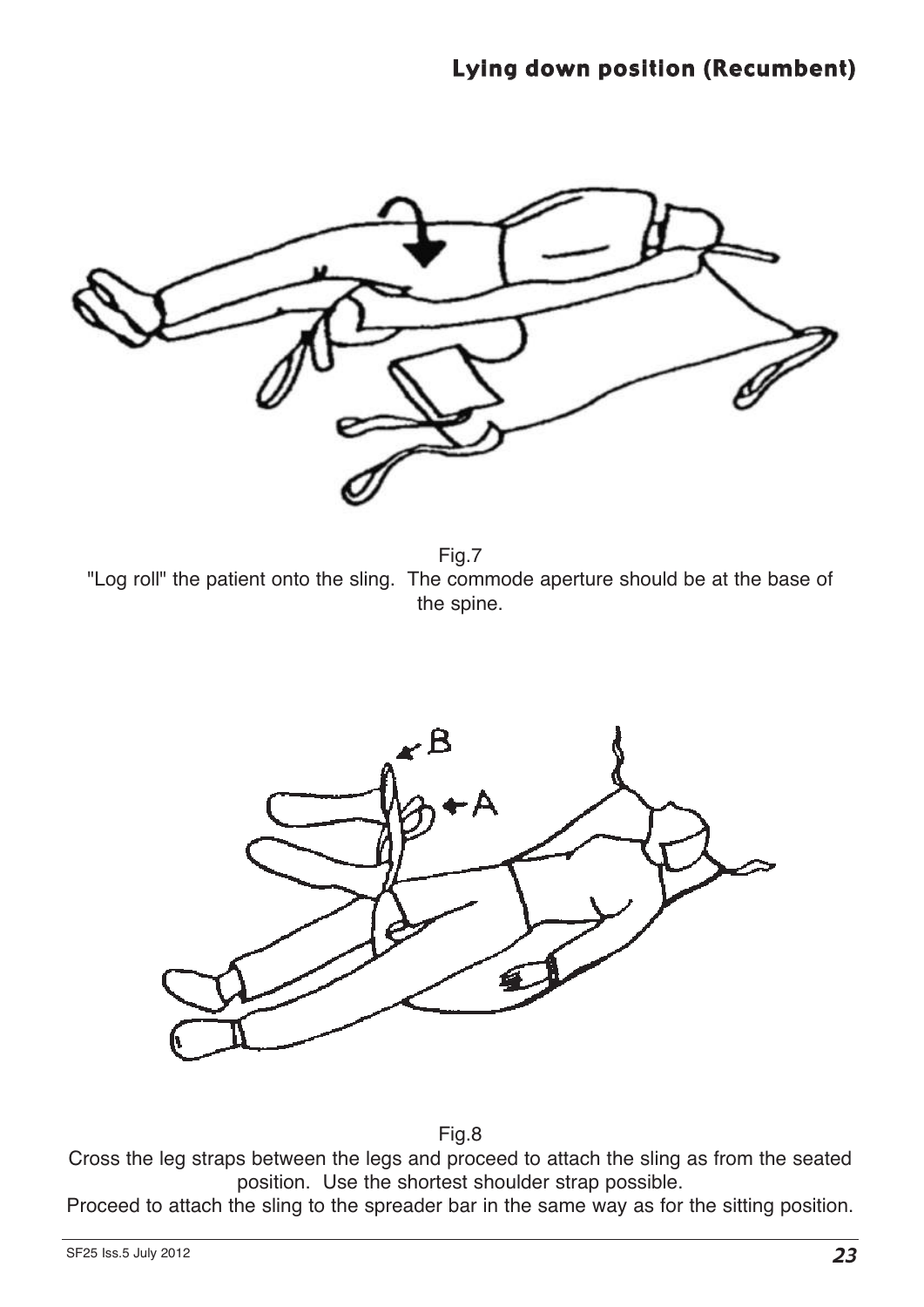The Easifit Deluxe sling is a development of the Easifit sling. It provides a more comfortable and supportive lift. It is also available with head support and can be fleece lined for additional comfort. This sling is suitable for the lifting of some amputees but patients must be assessed individually by a qualified person to determine whether this sling is suitable for their use.

The Easifit Deluxe sling is suitable for the following categories of lift:

- Category A Wheelchair
- Category B Bed
- Category  $C -$  Bath
- Category D Toilet/Shower chair
- Category E Floor

The Easifit Deluxe sling can be used for patients in the SITTING, SITTING/ RECLINING and RECUMBENT positions.



The Easifit Deluxe sling has been designed for use with the six hook spreader bar.

Unihoist Ltd recommend slings are checked regularly and before use for fraying and damage. DO NOT use any slings which are worn or damaged.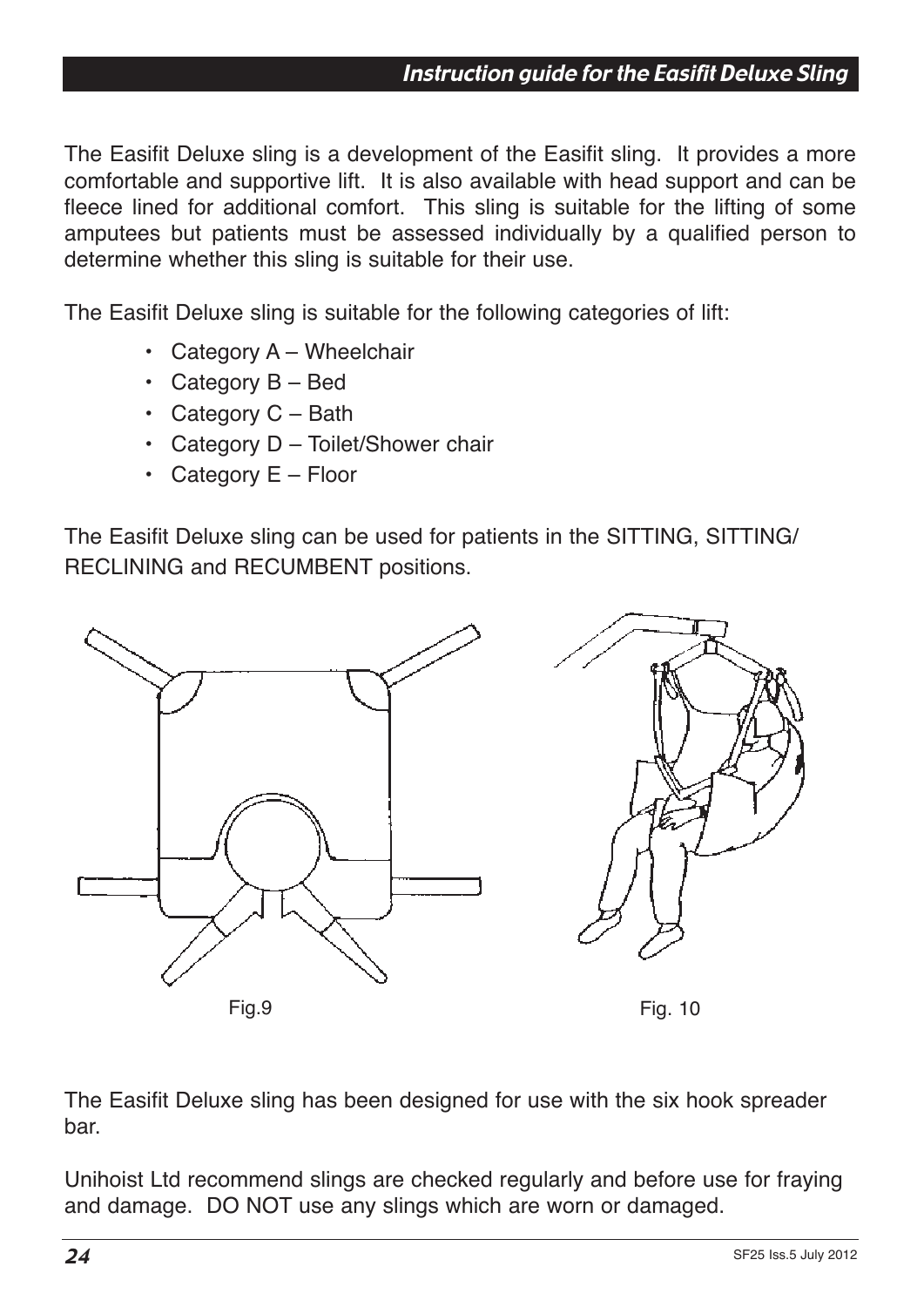### Sitting, sitting/reclining Position



Fig. 11

Ensure that the handgrips and seams are on the outside of the sling. Slide the sling down the back of the patient. The commode aperture should be at the base of the back. The sling should be square across the shoulders.





Bring the longest leg piece forward so that it is parallel with the long leg bone of the thigh. Ensuring that the leg piece is not twisted, take the shortest leg piece stiffener under and up between the legs. Repeat this process with the other leg.



#### Fig. 13

Pass strap C through strap B. Repeat for the other leg passing strap D through strap A



Fig. 14

Check the sling is smooth under the client and confirm the position is comfortable. Move the hoist into position and attach the leg straps to the spreader bar by the coloured loops. This maintains the patient in an upright sitting position. The hoist may move towards the patient as you do this. When re-seating the patient, the handgrips may ensure a good position.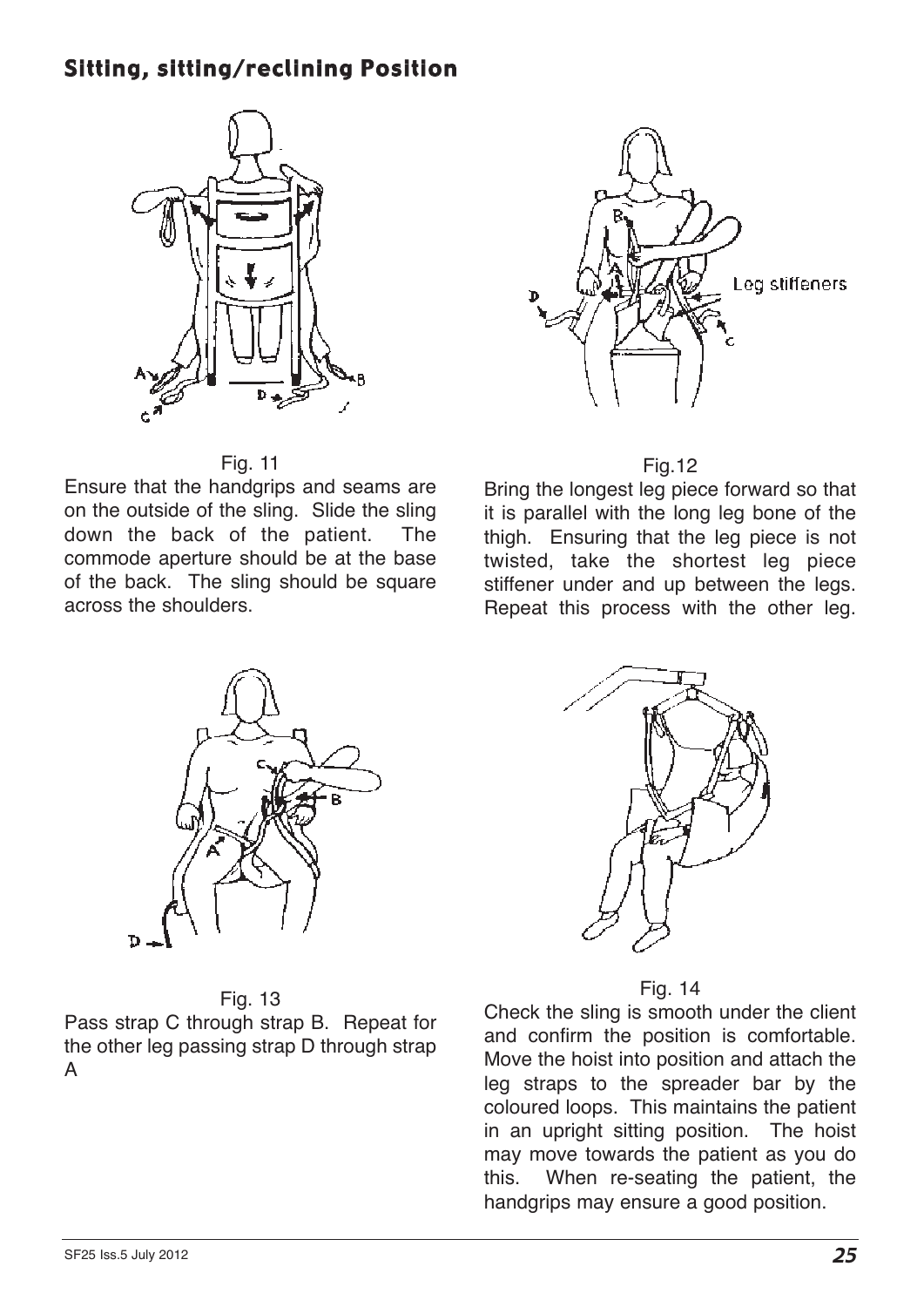# Alternative sitting, sitting/reclining



Fig. 15

For closed leg position, straps may be crossed under both legs and attached as illustrated. Ensure leg straps C and D are passed through straps A and B and attached to the spreader bar. This can provide additional comfort and can be used for some amputees.



Fig.16

The longer the length of the shoulder straps, the more reclined the client will be.Cross strap A through strap B



Fig. 17

"Log-roll" the client onto the sling, making sure that the commode aperture is at the base of the back.



#### Fig. 18

Cross leg strap A and B under and between the legs and feed A through B. Feed C and D through the long loops on A and B. Then attach the sling to the spreader bar in the same way as the sitting position.

Washing and sizing instructions are as the Sizing - All Slings page.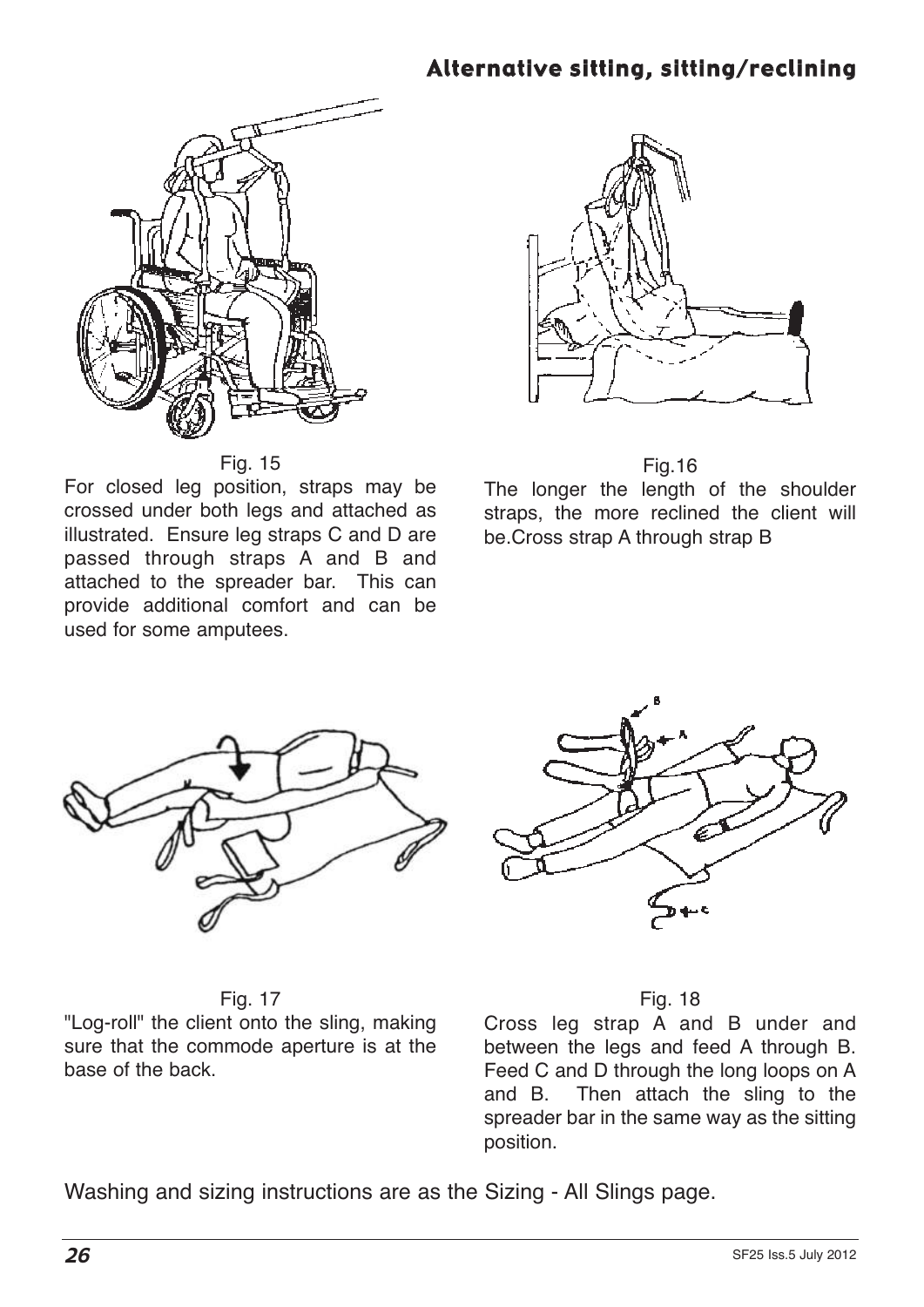### Instruction guide for the Toileting Sling

The toileting sling has been designed specifically to facilitate toileting. It is an easy way to fit sling, padded for comfort, and allows access to and the removal of clothing. It is not a general purpose sling and will only suit approximately 25% of clients. The clients must be able to support themselves in the sling. This sling is unsuitable for lifting amputees. Other clients must be assessed for suitability by a qualified person.

The toileting sling is suitable for the following categories of lift:

- Category A Wheelchair
- Category D Toilet/Shower chair

The toileting sling can be used for clients in the SITTING position only.



Toileting Sling

The toileting sling has been designed for use with the six hook spreader bar.

Unihoist Ltd recommend slings are checked regularly and before use for fraying and damage. **DO NOT** use any slings which are worn or damaged.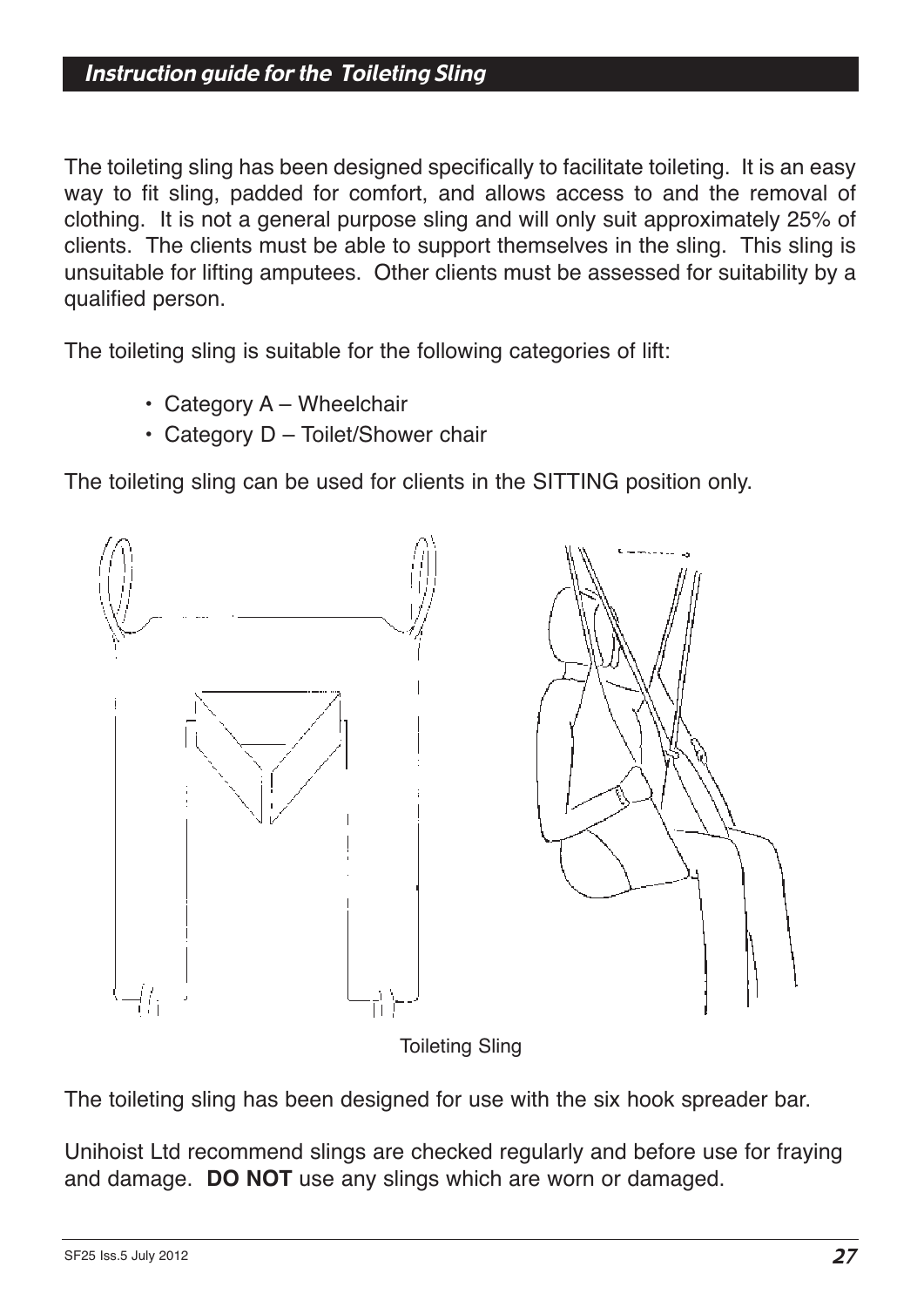# Sitting position





Place the sling down the back to a position just beneath the shoulder blades and above the belt line.



Fig.20

Raise the clients leg and feed the leg strap under and up between the legs. Make sure the sling is not twisted or creased under the thigh. Repeat the procedure for the other leg.



#### Fig.22

Raise the lift to the required height. When re-seating the client light pressure on the thigh will ensure a good posture.

### Fig.21

Cross over the leg straps and attach the longest loops to the front hooks on the spreader bar. Raise the lift and attach the shoulder loops to the rear hooks (a more upright position can be achieved on the shortest loop). The lift may move towards the patient when you do this.

Washing and sizing instructions are as the Sizing - All Slings page.

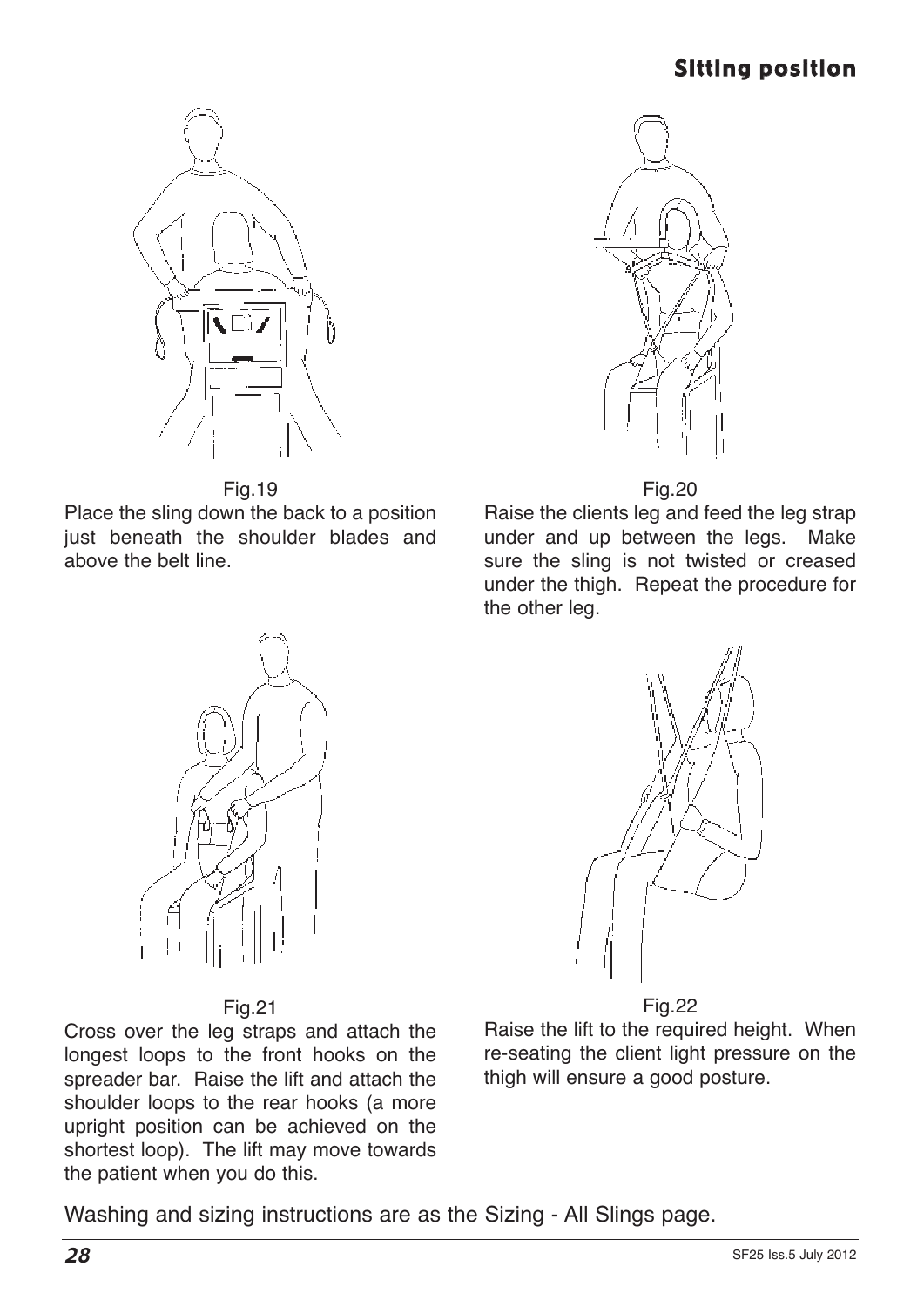### User Guide for the Deluxe Hammock Sling

The Deluxe Hammock sling has been designed for amputees but it is also suitable for other clients who have to remain in the sling for an extended period, such as for bed making or bathing. It is available with or without a commode aperture. A head support attachment is also available. The sling can be fleece lined for additional comfort.

The Deluxe Hammock sling is suitable for the lifting of amputees, but clients must be individually assessed for suitability by a qualified person.

The Deluxe Hammock sling is suitable for the following catergories of lift:

- Category B Bed
- Category E Floor



The Deluxe Hammock sling has been designed for use with the six hook spreader bar.

Unihoist Ltd recommend slings are checked regularly and before use for fraying and damage. **DO NOT** use any slings which are worn or damaged.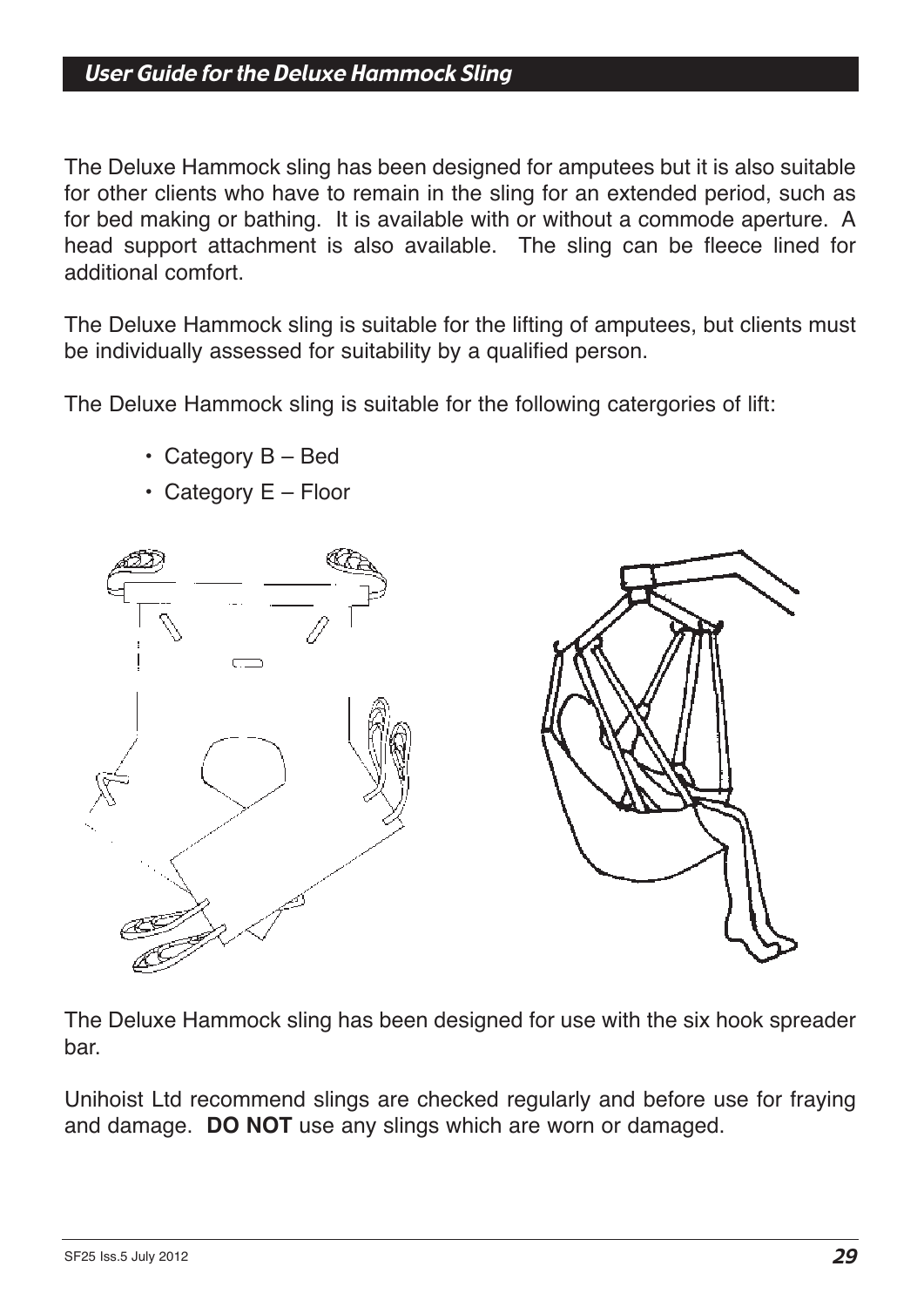# Sitting Position



Fig.23

Ensure the hand grips are on the outside, away from the client. Place the sling down the back so that the sling is square at the shoulders.



Raise the clients leg and feed the 1st leg piece with the "A" straps under the leg. Do the same with the other leg, feeding the 2nd piece with the "B" straps under the 1st leg piece.



Fig.25

Feed the back "B" strap through the "A" strap on both sides of the sling. Move the hoist into position and attach the four leg straps to the spreader bar. Raise the hoist and attach the shoulder straps.



Fig.26

All six hooks on the spreader bar should now have a strap attached. Raise the hoist to the required height.

Please note: the longer the shoulder strap is, the more reclined the client will be.

Washing and sizing instructions are as the Sizing - All Slings page.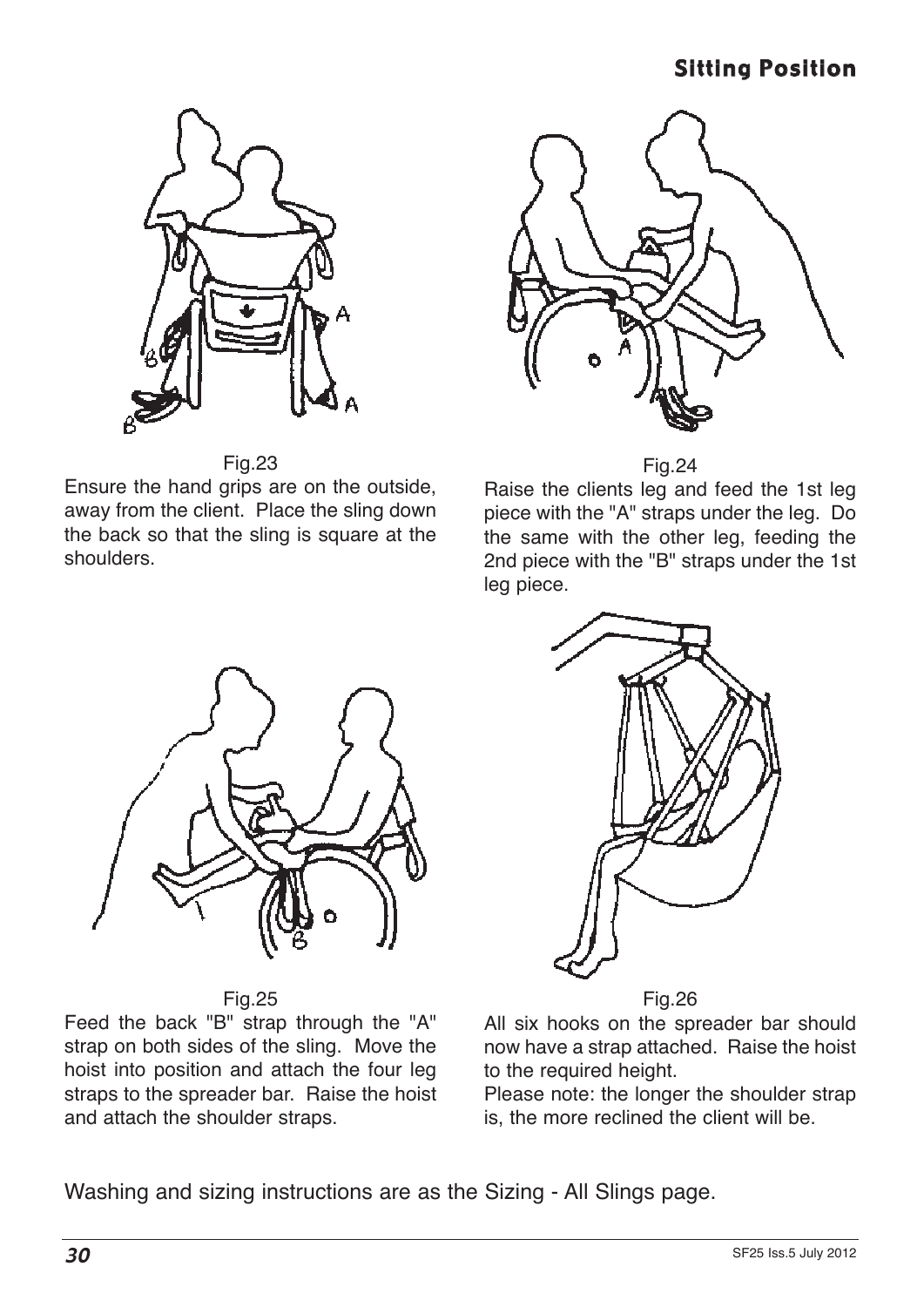| Trouble Shooting Guide                                     |                                                                                                                                                                                                                                                                          |                                                                                                                                                                                                                                            |  |  |  |
|------------------------------------------------------------|--------------------------------------------------------------------------------------------------------------------------------------------------------------------------------------------------------------------------------------------------------------------------|--------------------------------------------------------------------------------------------------------------------------------------------------------------------------------------------------------------------------------------------|--|--|--|
| Symptom                                                    | <b>Possible Cause</b>                                                                                                                                                                                                                                                    | Remedy                                                                                                                                                                                                                                     |  |  |  |
| Nothing happens when<br>the handset buttons are<br>pressed | 1. Emergency stop<br>button pressed in.<br>2. Handset not plugged in<br>3. Actuator not plugged in<br>4. Bad contact on handset<br>5. Battery fuse blown<br>6. Charger connected<br>7. Battery not seated<br>on control box                                              | 1. Reset emergency stop switch<br>2. Plug in correctly<br>3. Plug in correctly<br>4. Change handset<br>5. Call Service Engineer<br>6. Unplug charger<br>7. Reseat battery and check<br>latch is engaged                                    |  |  |  |
| Hoist lacks lifting power                                  | 1. Battery low<br>2. Actuator failing<br>3. Control box failing                                                                                                                                                                                                          | 1. Charge battery<br>2. Call Service Engineer<br>3. Call Service Engineer                                                                                                                                                                  |  |  |  |
| Actuator stops intermittently<br>during raising            | 1. Load too heavy<br>2. Battery low<br>3. Actuator overheating<br>4. Actuator failing<br>5. Control box failing                                                                                                                                                          | 1. Check Safe Working Load of<br>hoist<br>2. Charge battery<br>3. Call Service Engineer<br>4. Call Service Engineer<br>5. Call Service Engineer                                                                                            |  |  |  |
| Actuator noisy                                             | 1. New actuator $-$ grease<br>unevenly distributed<br>(not run in)<br>2. Old actuator - unit<br>failing                                                                                                                                                                  | 1. Cycle actuator on no load<br>and on light load<br>2. Call Service Engineer                                                                                                                                                              |  |  |  |
| Actuator runs but does<br>not lift                         | Gears damaged                                                                                                                                                                                                                                                            | Call Service Engineer                                                                                                                                                                                                                      |  |  |  |
| Actuator only runs in<br>one direction                     | 1. Control box failure<br>2. Handset switch<br>failure<br>3. Handset lead, plug<br>or socket damaged                                                                                                                                                                     | 1. Call Service Engineer<br>2. Replace handset<br>3. Replace Handset                                                                                                                                                                       |  |  |  |
| Battery will not charge                                    | 1. Mains lead unplugged<br>2. Mains socket not<br>switched on<br>3. Mains lead damaged<br>4. Mains fuse blown<br>5. Battery fuse blown<br>6. Battery not seated on<br>control box correctly<br>7. Battery discharged<br>below minimum level<br>8. Battery charger failed | 1. Plug in mains plug<br>2. Switch power on<br>3. Replace mains lead<br>4. Replace fuse (once only)<br>5. Call Service Engineer<br>6. Reseat battery and check<br>latch is engaged<br>7. Call Service Engineer<br>8. Call Service Engineer |  |  |  |

#### **Disposal of Waste Electrical and Electronic Equipment**

The WEEE Regulations (Waste and Electronic Equipment Regulations 2006) have been introduced to control how waste electrical and electronic equipment is disposed of. The regulations aim to promote reuse, recycling and recovery.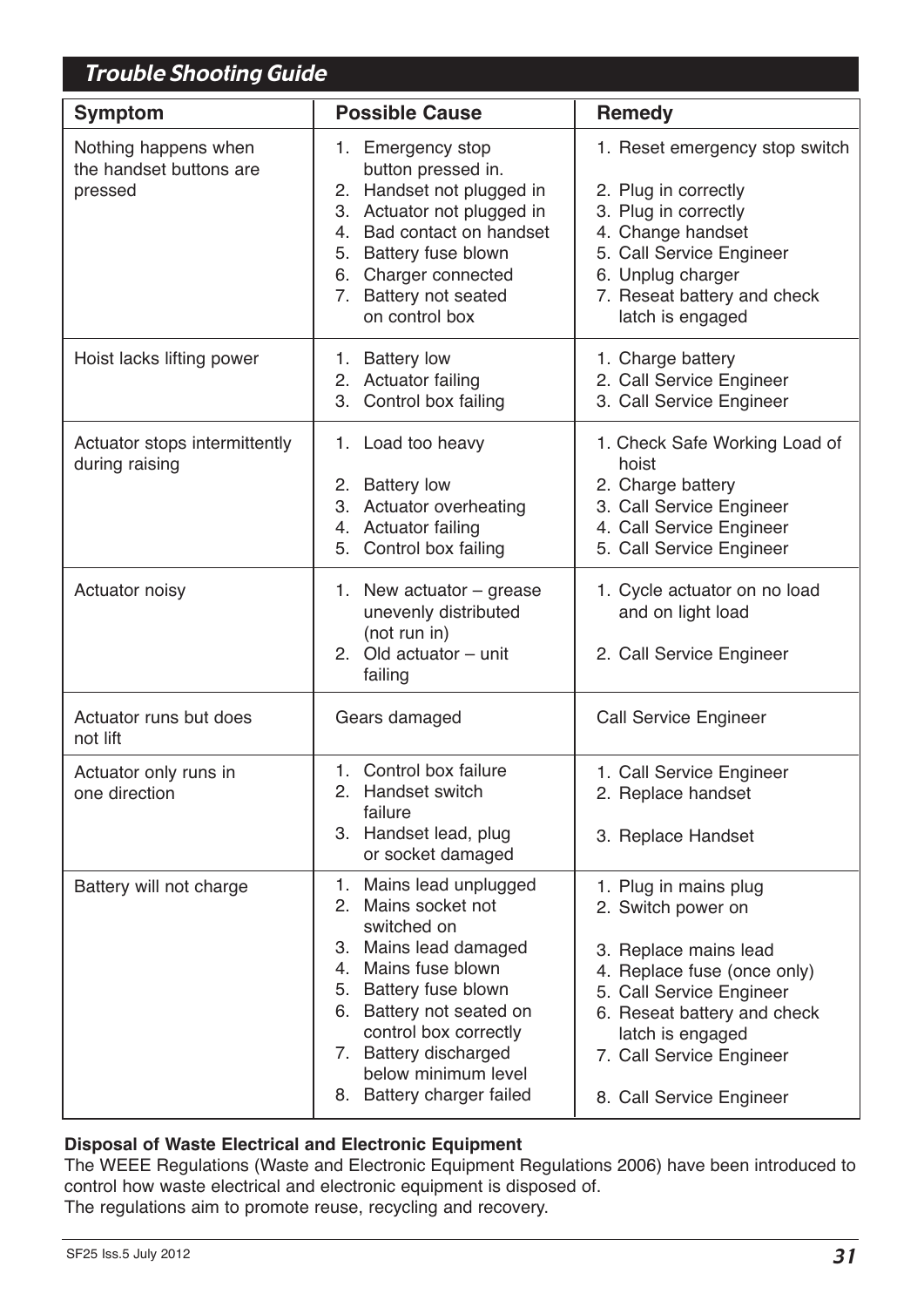### Servicing, Repairs, Inspections and Testing

Unihoist Ltd has an established network of reputable distributors and dealers who will be pleased to handle all your purchasing, warranty, repair and maintenance enquiries.

Included with each lift is a Customer Satisfaction card. Please take the time to fill it in and return it to Unihoist Ltd. Our products are guaranteed for a period of twelve months from the date of manufacture or twelve months from the date of purchase if commissioned by an authorised dealer. We recommend that all of our products are commissioned by your dealer and are supported by them for future servicing.

The dealer or distributor operates the warranty programme, so it is important to keep a record of their name, address and telephone number so they can be contacted should any problem arise.

If you are in doubt where your lift was purchased, Unihoist Ltd can trace the supplier if you quote the serial number of your lift.

**Remember: Contact your distributor for purchases, warranty, repairs, servicing and annual certified maintenance.**

**When servicing a hoist only authorised Unihoist Ltd. parts should be used.**